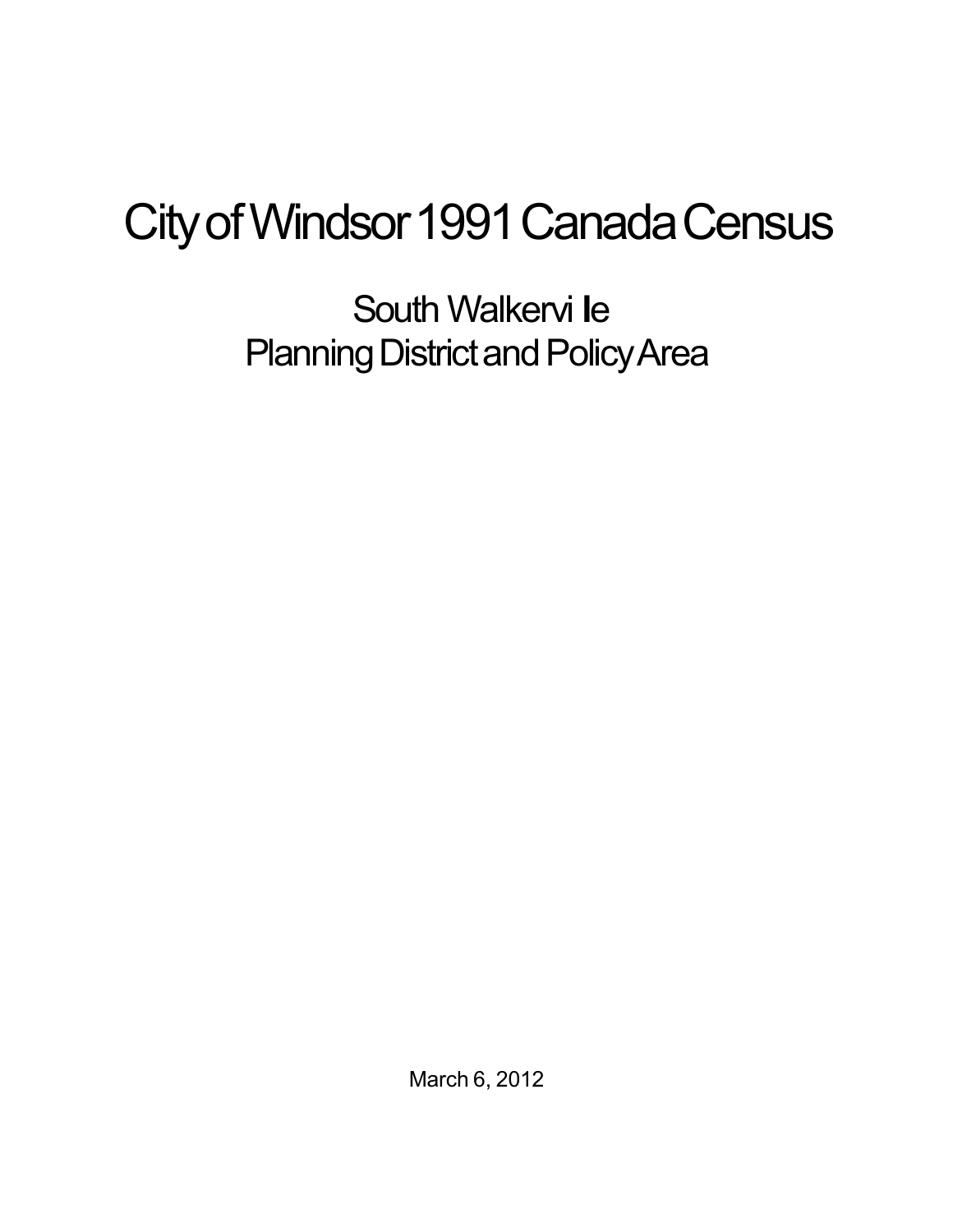## **Table of Contents**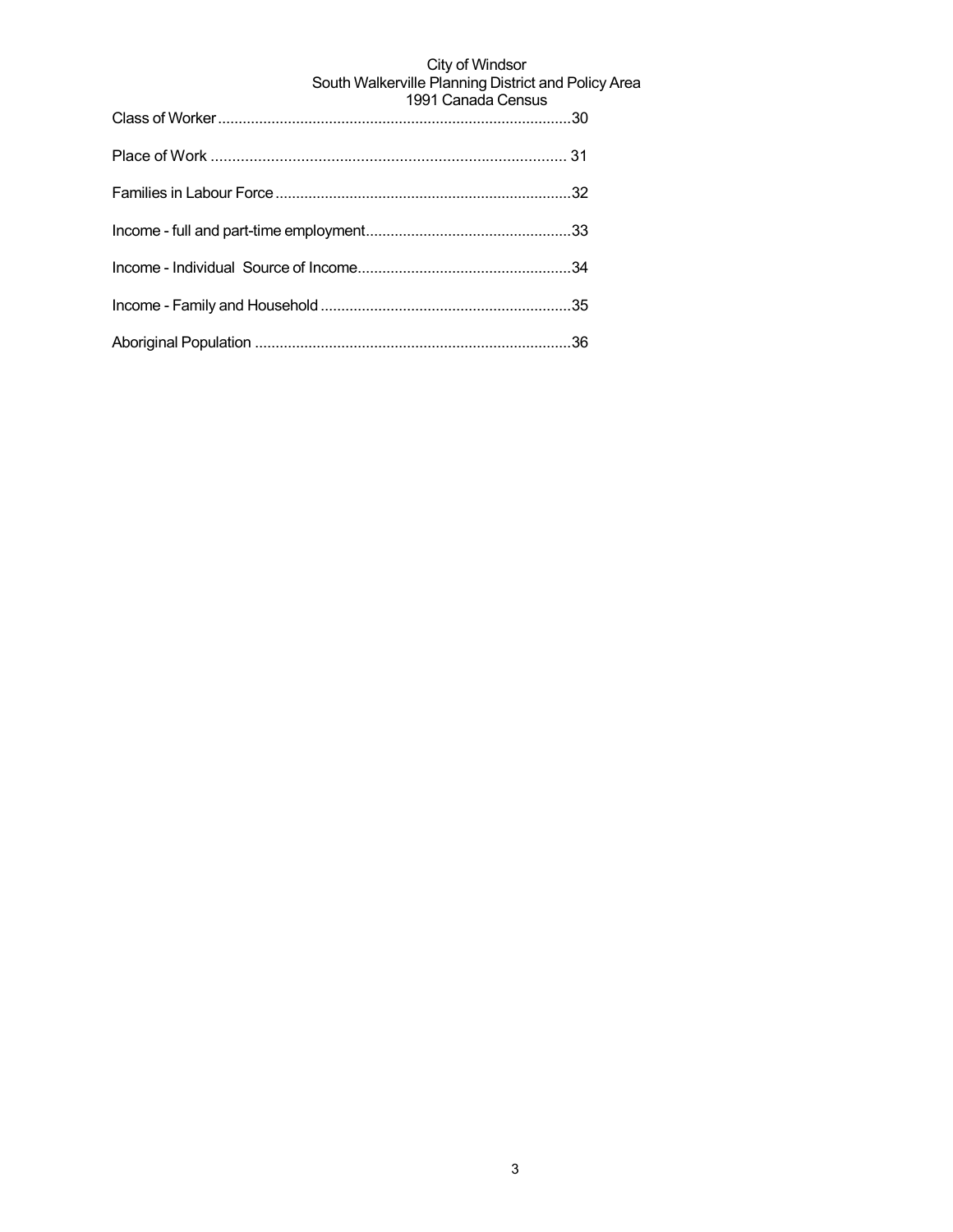## Census Summary

| <b>Census Summary</b>                            | <b>South Walkerville</b> |              |
|--------------------------------------------------|--------------------------|--------------|
| Total Population where census data are available |                          | 7,425 % base |
|                                                  |                          |              |
| Males                                            | 3,570                    | 48%          |
| Females                                          | 3,860                    | 52%          |
| 0 to 4 years                                     | 480                      | 6%           |
| 5 to 19 years                                    | 1,330                    | 18%          |
| 20 to 24 years                                   | 485                      | 7%           |
| 25 to 34 years                                   | 1,180                    | 16%          |
| 35 to 44 years                                   | 1,170                    | 16%          |
| 45 to 54 years                                   | 725                      | 10%          |
| 55 to 64 years                                   | 740                      | 10%          |
| 65 to 74 years                                   | 765                      | 10%          |
| 75 years and over                                | 645                      | 9%           |
| Average age                                      | 40.2                     |              |
| <b>Total census families</b>                     |                          | 2,105 % base |
| <u>Average persons per family</u>                |                          |              |
|                                                  |                          |              |
| <b>Husband-wife families</b>                     | 1,825                    | 87%          |
| No children at home                              | 810                      | 38%          |
| With children at home                            | 1,025                    | 49%          |
| Lone-parent families                             | 285                      | 14%          |
| <b>Total children at home</b>                    | 2,285                    |              |
| Average children per family                      | 1.1                      |              |
| <b>Private households</b>                        | 2,870                    |              |
| Persons in private households                    | 7,330                    |              |
| Average persons per household                    | 2.6                      |              |
| Average household income                         | \$51,345                 |              |
| Occupied dwellings where census data available   |                          | 2,870 % base |
| <b>Owned dwellings</b>                           | 2,575                    | 90%          |
| <b>Average value</b>                             | \$107,479                |              |
| <b>Rented dwellings</b>                          | 300                      | 10%          |
| Average rent                                     | \$485                    |              |
| Single detached houses                           | 2,710                    | 94%          |
| Semi-detached/row/duplexes                       | 85                       | 3%           |
| <b>Apartments</b>                                | 65                       | 2%           |
| Other types of dwelling                          | 15                       | 1%           |
| Actual (unsuppressed) data:                      |                          |              |
| <b>Total Population</b>                          | 7,434                    |              |
| <b>Total Dwellings</b>                           | 2,873                    |              |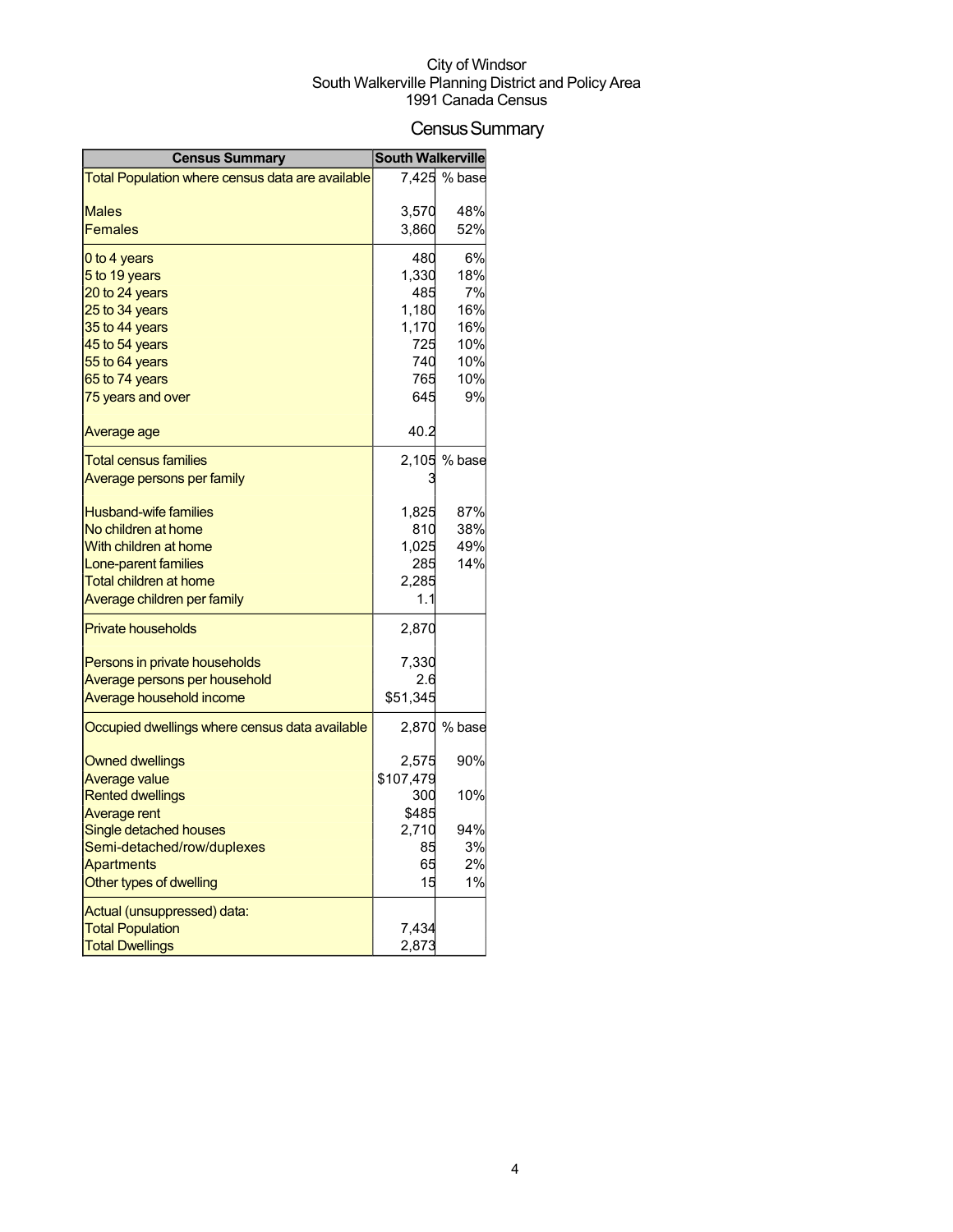## Population By Age

| <b>Population By Age</b>       |       | <b>South Walkerville</b> |
|--------------------------------|-------|--------------------------|
| <b>Total population</b>        | 7,425 | % base                   |
| Average age of population      | 40.2  |                          |
| By age:                        |       |                          |
| 0 to 4 years                   | 480   | 6%                       |
| 5 to 9 years                   | 435   | 6%                       |
| 10 to 14 years                 | 435   | 6%                       |
| 15 to 19 years                 | 460   | 6%                       |
| 20 to 24 years                 | 485   | 7%                       |
| 25 to 34 years                 | 1,180 | 16%                      |
| 35 to 44 years                 | 1,170 | 16%                      |
| 45 to 54 years                 | 725   | 10%                      |
| 55 to 64 years                 | 740   | 10%                      |
| 65 to 74 years                 | 765   | 10%                      |
| 75 years and over              | 645   | 9%                       |
| By age - detailed:             |       |                          |
| 0 to 4 years                   | 480   | 6%                       |
| 5 to 9 years                   | 435   | 6%                       |
| 10 to 14 years                 | 435   | 6%                       |
| 15 years                       | 80    | 1%                       |
| 16 years                       | 100   | 1%                       |
| 17 years                       | 95    | 1%                       |
| 18 to 19 years                 | 185   | 2%                       |
| 20 to 24 years                 | 485   | 7%                       |
| 25 to 29 years                 | 525   | 7%                       |
| 30 to 34 years                 | 655   | 9%                       |
| 35 to 39 years                 | 625   | 8%                       |
| 40 to 44 years                 | 545   | 7%                       |
| 45 to 49 years                 | 360   | 5%                       |
| 50 to 54 years                 | 365   | 5%                       |
| 55 to 59 years                 | 335   | <b>5%</b>                |
| 60 to 64 years                 | 405   | 5%                       |
| 65 to 74 years                 | 765   | 10%                      |
| 75 to 84 years                 | 465   | 6%                       |
| 85 years and over              | 180   | 2%                       |
| 18 years and over              | 5,840 | 79%                      |
| Average age, 18 years and over | 48.7  |                          |
| 65 years and over              | 1,410 | 19%                      |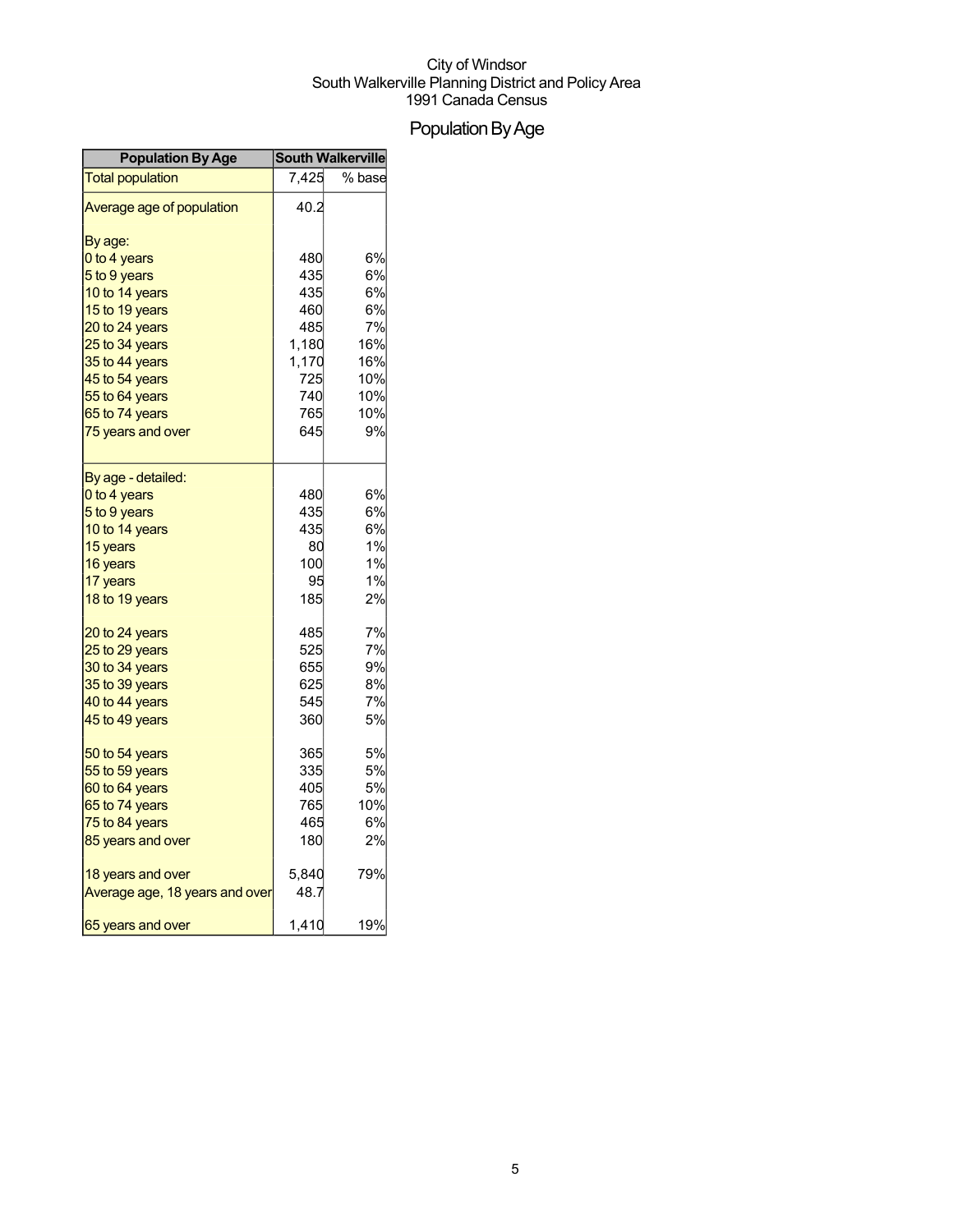## Male Population by age

| <b>Male Population by age</b>        |       | <b>South Walkerville</b> |
|--------------------------------------|-------|--------------------------|
| <b>Total population</b>              | 7,425 | % base                   |
| <b>Male population</b>               | 3,570 | 48%                      |
| Average age of males                 | 37.9  |                          |
| By age:                              |       |                          |
| 0 to 4 years                         | 250   | 3%                       |
| 5 to 9 years                         | 215   | 3%                       |
| 10 to 14 years                       | 225   | 3%                       |
| 15 to 19 years                       | 250   | 3%                       |
| 20 to 24 years                       | 245   | 3%                       |
| 25 to 34 years                       | 600   | 8%                       |
| 35 to 44 years                       | 590   | 8%                       |
| 45 to 54 years                       | 355   | 5%                       |
| 55 to 64 years                       | 350   | 5%                       |
| 65 to 74 years                       | 315   | 4%                       |
| 75 years and over                    | 215   | 3%                       |
| By age - detailed:                   |       |                          |
| 0 to 4 years                         | 250   | 3%                       |
| 5 to 9 years                         | 215   | 3%                       |
| 10 to 14 years                       | 225   | 3%                       |
| 15 years                             | 35    | 0%                       |
| 16 years                             | 50    | 1%                       |
| 17 years                             | 55    | 1%                       |
| 18 to 19 years                       | 110   | 1%                       |
| 20 to 24 years                       | 245   | 3%                       |
| 25 to 29 years                       | 255   | 3%                       |
| 30 to 34 years                       | 345   | 5%                       |
| 35 to 39 years                       | 325   | 4%                       |
| 40 to 44 years                       | 265   | 4%                       |
| 45 to 49 years                       | 175   | 2%                       |
| 50 to 54 years                       | 180   | 2%                       |
| 55 to 59 years                       | 150   | 2%                       |
| 60 to 64 years                       | 200   | 3%                       |
| 65 to 74 years                       | 315   | 4%                       |
| 75 to 84 years                       | 175   | 2%                       |
| 85 years and over                    | 40    | 1%                       |
| 18 years and over                    | 2,755 | 37%                      |
| Average age, males 18 years and over | 46.4  |                          |
| 65 years and over                    | 530   | 7%                       |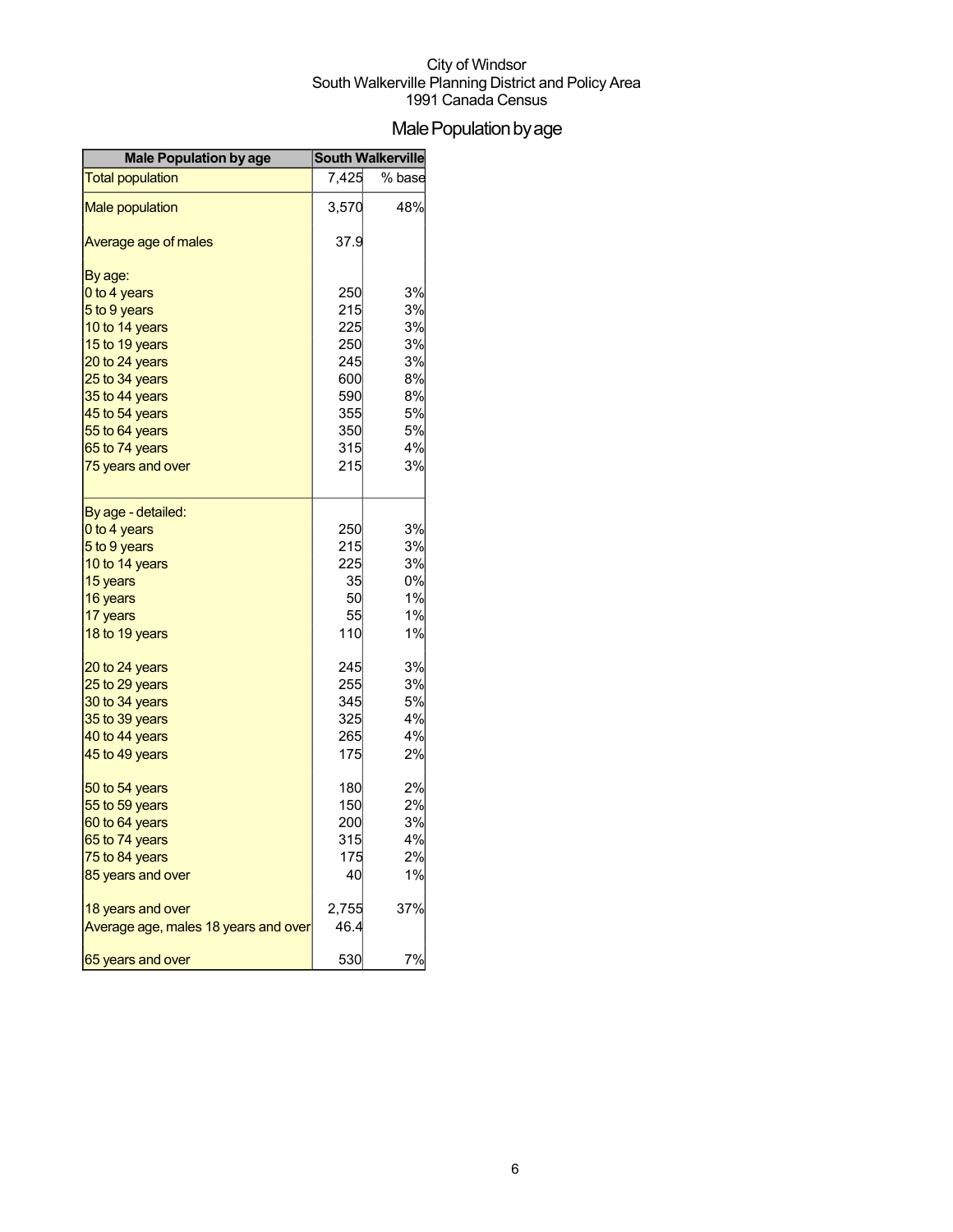## Female Population by age

| <b>Female Population by age</b>        | <b>South Walkerville</b> |        |
|----------------------------------------|--------------------------|--------|
| <b>Total population</b>                | 7,425                    | % base |
| <b>Female population</b>               | 3,860                    | 52%    |
| Average age of females                 | 42.3                     |        |
| By age:                                |                          |        |
| 0 to 4 years                           | 230                      | 3%     |
| 5 to 9 years                           | 220                      | 3%     |
| 10 to 14 years                         | 210                      | 3%     |
| 15 to 19 years                         | 210                      | 3%     |
| 20 to 24 years                         | 240                      | 3%     |
| 25 to 34 years                         | 580                      | 8%     |
| 35 to 44 years                         | 580                      | 8%     |
| 45 to 54 years                         | 370                      | 5%     |
| 55 to 64 years                         | 390                      | 5%     |
| 65 to 74 years                         | 450                      | 6%     |
| 75 years and over                      | 430                      | 6%     |
| By age - detailed:                     |                          |        |
| 0 to 4 years                           | 230                      | 3%     |
| 5 to 9 years                           | 220                      | 3%     |
| 10 to 14 years                         | 210                      | 3%     |
| 15 years                               | 45                       | 1%     |
| 16 years                               | 50                       | 1%     |
| 17 years                               | 40                       | 1%     |
| 18 to 19 years                         | 75                       | 1%     |
| 20 to 24 years                         | 240                      | 3%     |
| 25 to 29 years                         | 270                      | 4%     |
| 30 to 34 years                         | 310                      | 4%     |
| 35 to 39 years                         | 300                      | 4%     |
| 40 to 44 years                         | 280                      | 4%     |
| 45 to 49 years                         | 185                      | 2%     |
| 50 to 54 years                         | 185                      | 2%     |
| 55 to 59 years                         | 185                      | 2%     |
| 60 to 64 years                         | 205                      | 3%     |
| 65 to 74 years                         | 450                      | 6%     |
| 75 to 84 years                         | 290                      | 4%     |
| 85 years and over                      | 140                      | 2%     |
| 18 years and over                      | 3,085                    | 42%    |
| Average age, females 18 years and over | 50.7                     |        |
| 65 years and over                      | 880                      | 12%    |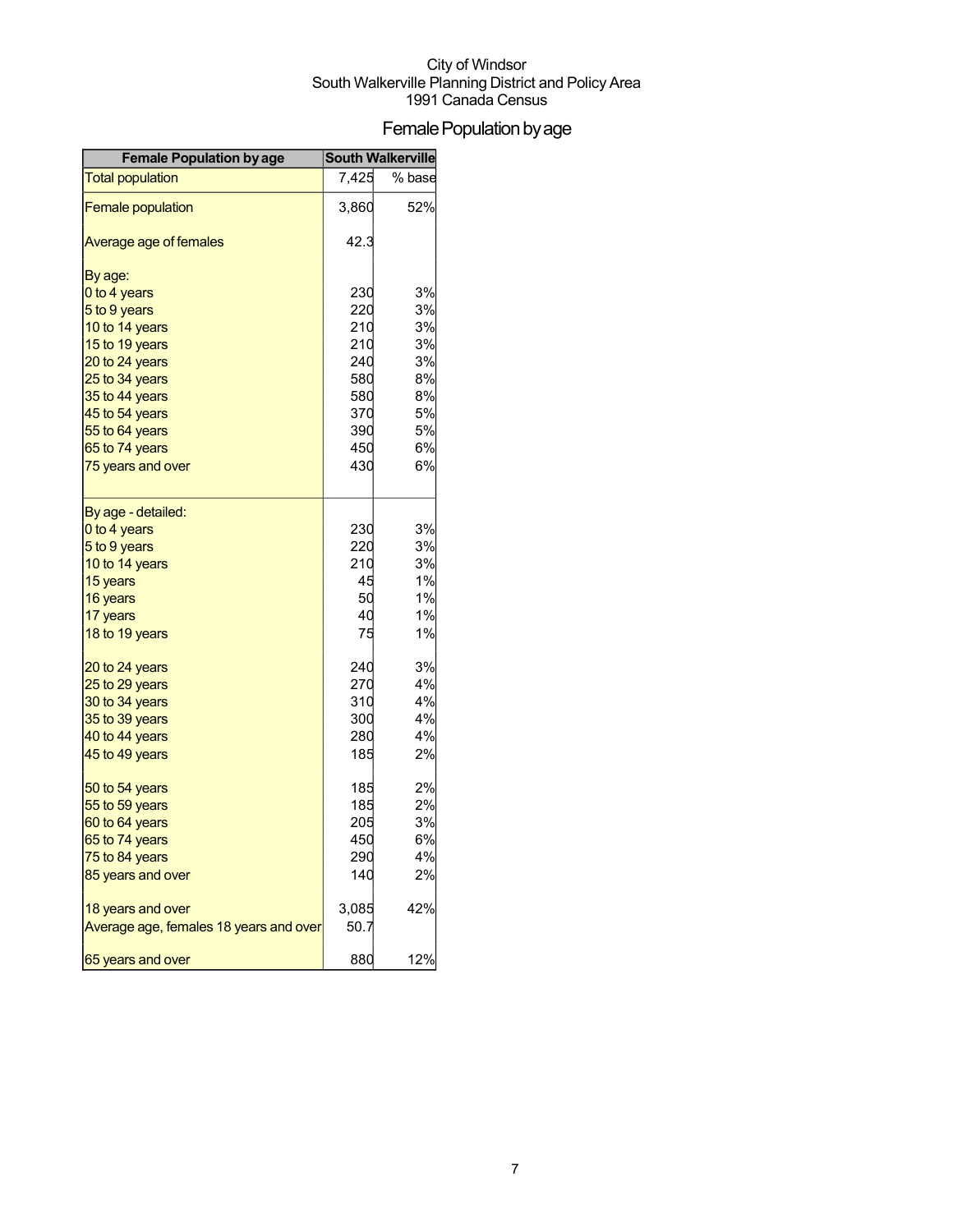## FamilyStructureandChildren

| Family Structure and Children South Walkerville |       |        |
|-------------------------------------------------|-------|--------|
| <b>Total census families</b>                    | 2,105 | % base |
| By family structure:                            |       |        |
| <b>Total husband-wife families</b>              | 1,825 | 87%    |
| With no children at home                        | 810   | 38%    |
| With children at home                           | 1,025 | 49%    |
| 1 child                                         | 435   | 21%    |
| 2 children                                      | 400   | 19%    |
| 3 or more children                              | 190   | 9%     |
| Families - now-married couples                  | 1,725 | 82%    |
| With no children at home                        | 740   | 35%    |
| With children at home                           | 1,000 | 48%    |
| 1 child                                         | 410   | 19%    |
| 2 children                                      | 400   | 19%    |
| 3 or more children                              | 185   | 9%     |
| Families - common-law couples                   | 100   | 5%     |
| With no children at home                        | 70    | 3%     |
| With children at home                           | 25    | 1%     |
| 1 child                                         | 25    | 1%     |
| 2 children                                      | ι     | 0%     |
| 3 or more children                              |       | 0%     |
| Lone-parent families                            | 285   | 14%    |
| Lone male parent                                | 60    | 3%     |
| 1 child at home                                 | 35    | 2%     |
| 2 children at home                              | 10    | 0%     |
| 3 or more children at home                      | C     | 0%     |
| Lone female parent                              | 225   | 11%    |
| 1 child at home                                 | 155   | 7%     |
| 2 children at home                              | 65    | 3%     |
| 3 or more children at home                      | 20    | 1%     |
| Total children at home                          | 2,285 | % base |
| By age of children:                             |       |        |
| $0 - 5$ years                                   | 550   | 24%    |
| $6 - 14$ years                                  | 775   | 34%    |
| 15 - 17 years                                   | 225   | 10%    |
| 18 - 24 years                                   | 495   | 22%    |
| 25 years and over                               | 220   | 10%    |
| Average children per family                     | 1.1   |        |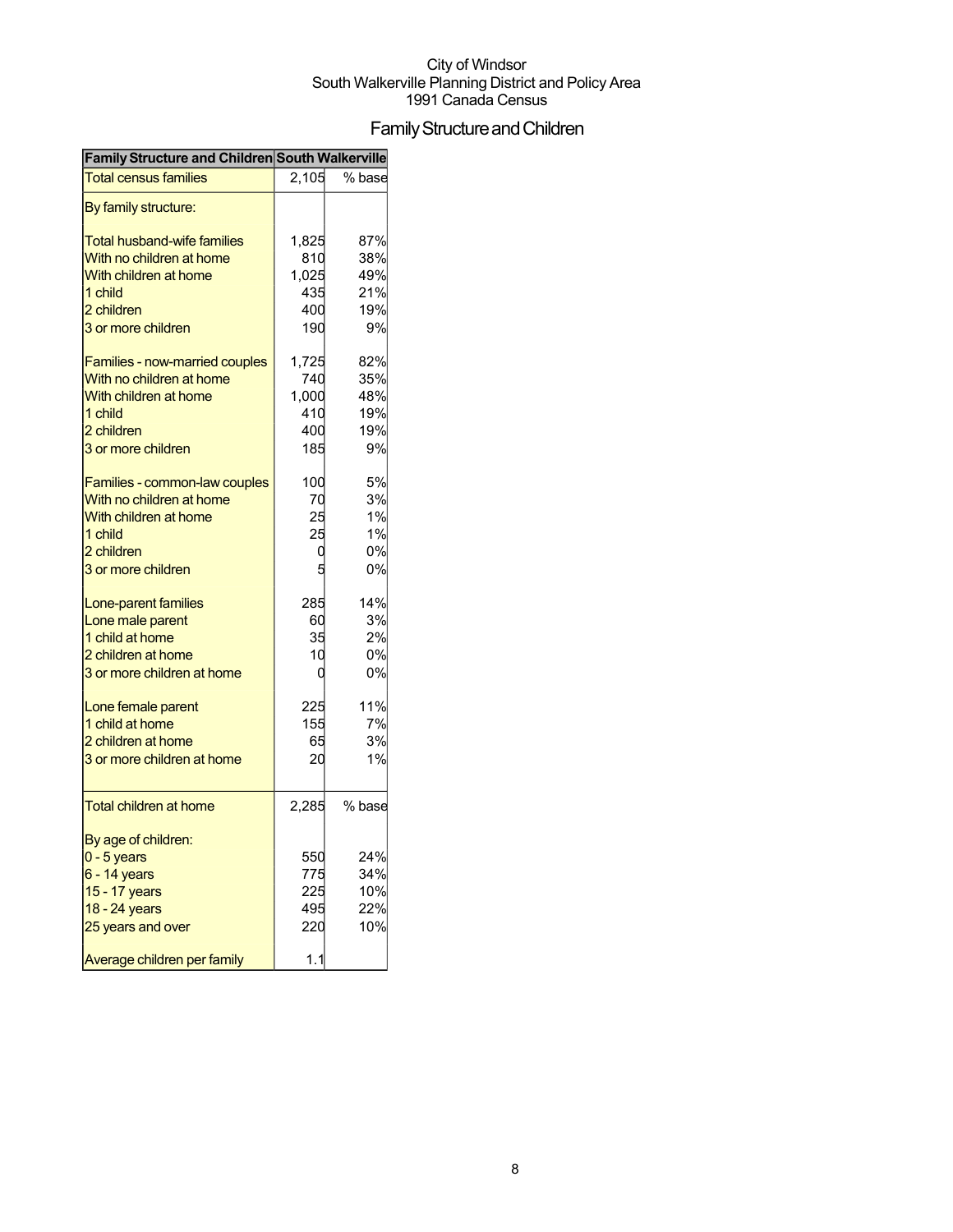## Households and Marital Status

| <b>Households and Marital Status</b>                     |       | <b>South Walkerville</b> |
|----------------------------------------------------------|-------|--------------------------|
| <b>Private households</b>                                | 2,870 | % base                   |
|                                                          |       |                          |
| By size of household:                                    |       |                          |
| 1 person                                                 | 645   | 22%                      |
| 2 persons                                                | 990   | 34%                      |
| 3 persons                                                | 530   | 18%                      |
| 4 - 5 persons                                            | 645   | 22%                      |
| 6 or more persons                                        | 45    | 2%                       |
|                                                          |       |                          |
| By number of census families:                            |       |                          |
| Non-family households                                    | 775   | 27%                      |
| <b>Family households</b>                                 | 2,095 | 73%                      |
| 1 census family                                          | 2,075 | 72%                      |
| 2 or more census families                                | 20    | 1%                       |
| Persons in private households                            | 7,330 |                          |
| Average persons per household                            | 2.6   |                          |
| Census families in private<br>households                 | 2,105 | % base                   |
|                                                          |       |                          |
| By size of census family:                                |       |                          |
| 2 persons                                                | 980   | 47%                      |
| 3 persons                                                | 500   | 24%                      |
| 4 persons                                                | 435   | 21%                      |
| 5 or more persons                                        | 190   | 9%                       |
| <b>Total population</b>                                  | 7,425 | % base                   |
| By marital status, for persons 15 years of age and over: |       |                          |
| Single (never married)                                   | 1,460 | 20%                      |
| <b>Married</b>                                           | 3,550 | 48%                      |
| Widowed                                                  | 595   | 8%                       |
| <b>Divorced</b>                                          | 365   | 5%                       |
| Separated                                                | 130   | 2%                       |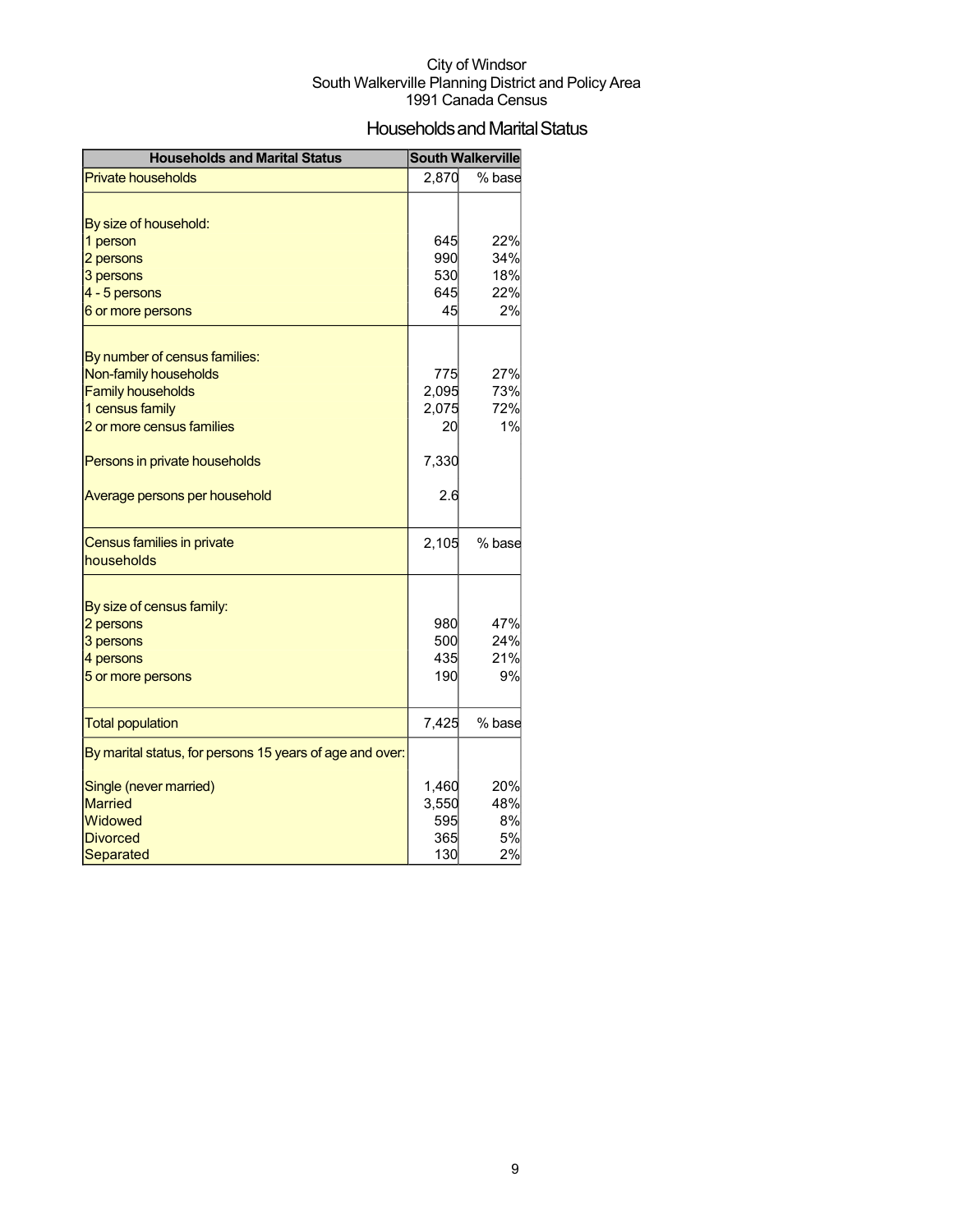## Family Status and Family Size

| <b>Family Status and Family Size</b> |       | <b>South Walkerville</b> |
|--------------------------------------|-------|--------------------------|
| Persons in private households        | 7,315 | % base                   |
| By living arrangements:              |       |                          |
| Number of non-family persons         | 1,100 | 15%                      |
| <b>Living with relatives</b>         | 245   | 3%                       |
| Living with non-relatives only       | 205   | 3%                       |
| Living alone                         | 650   | 9%                       |
| Number of family persons             | 6,225 | 85%                      |
| Average persons per family           |       |                          |
| Persons 65+ years in househlds       | 1,320 | % base                   |
|                                      |       |                          |
| By living arrangements:              |       |                          |
| Number of non-family persons         | 495   | 38%                      |
| <b>Living with relatives</b>         | 105   | 8%<br>3%                 |
| Living with non-relatives only       | 35    | 27%                      |
| Living alone                         | 350   |                          |
| Number of family persons             | 830   | 63%                      |
| Economic families in househlds       | 2,165 | % base                   |
| By size of economic family:          |       |                          |
| 2 persons                            | 975   | 45%                      |
| 3 persons                            | 515   | 24%                      |
| 4 persons                            | 480   | 22%                      |
| 5 or more persons                    | 200   | 9%                       |
| Persons in economic families         | 6,465 |                          |
| Average persons per economic family  |       |                          |
| <b>Total unattached individuals</b>  | 855   |                          |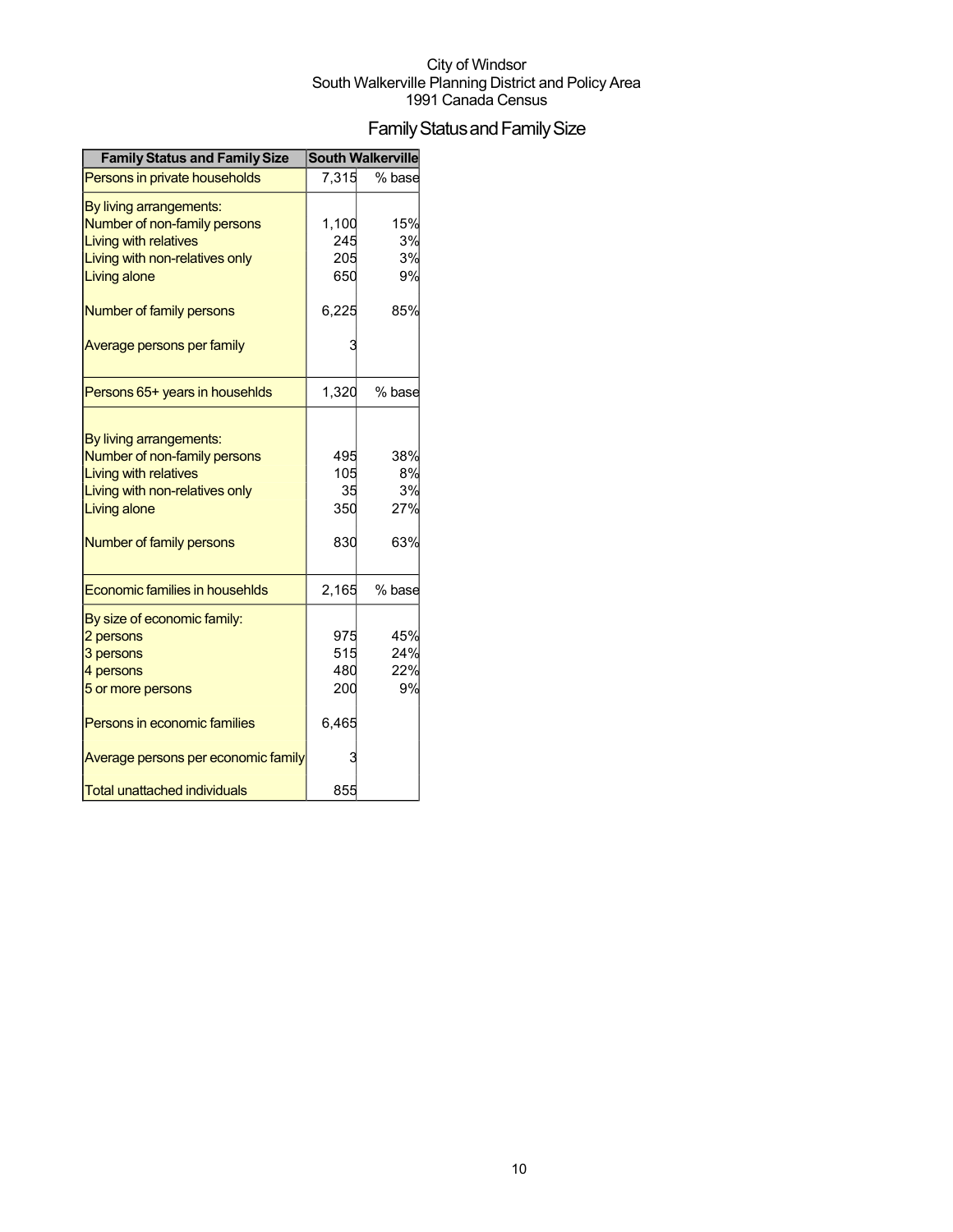## Dwellings

| <b>Dwellings</b>               | <b>South Walkerville</b> |              |
|--------------------------------|--------------------------|--------------|
| <b>Occupied dwellings</b>      |                          | 2,870 % base |
| By tenure:                     |                          |              |
| Rented                         | 300                      | 10%          |
| Owned                          | 2,575                    | 90%          |
| <b>Band housing</b>            |                          | 0%           |
| By dwelling type:              |                          |              |
| Single-detached house          | 2,710                    | 94%          |
| Semi-detached house            | 30                       | 1%           |
| <b>Row house</b>               | 20                       | 1%           |
| Apartment, detached duplex     | 35                       | 1%           |
| Apartment less than 5 storey   | 60                       | 2%           |
| Apartment 5 or more storeys    | 5                        | 0%           |
| Other single attached house    | 15                       | 1%           |
| <b>Movable dwelling</b>        | 0                        | 0%           |
| Average rooms per dwelling     | 6.6                      |              |
| Average bedrooms per dwelling  | 2.8                      |              |
| Average persons per room       | 0.4                      |              |
| By period of construction      |                          |              |
| Before 1946                    | 1,405                    | 49%          |
| 1946 - 1960                    | 1,205                    | 42%          |
| 1961 - 1970                    | 175                      | 6%           |
| 1971 - 1980                    | 50                       | 2%           |
| 1981 - 1985                    | 0                        | 0%           |
| 1986 - 1991                    | 10                       | 0%           |
| Condition of dwelling:         |                          |              |
| Regular maintenance            | 2,070                    | 72%          |
| Minor repairs needed           | 690                      | 24%          |
| Major repairs needed           | 100                      | 3%           |
| Owner one-family households    | 1,800                    | % base       |
| Average value of dwellings     | \$107,479                |              |
| Owner expenses:                |                          |              |
| Average major monthly payments | \$561                    |              |
| Payments > 30% of income       | 140                      | 8%           |
| Tenant one-family households   |                          | 145 % base   |
| Tenant expenses:               |                          |              |
| Average gross monthly rent     | \$485                    |              |
| Rent > 30% of income           | 25                       | 17%          |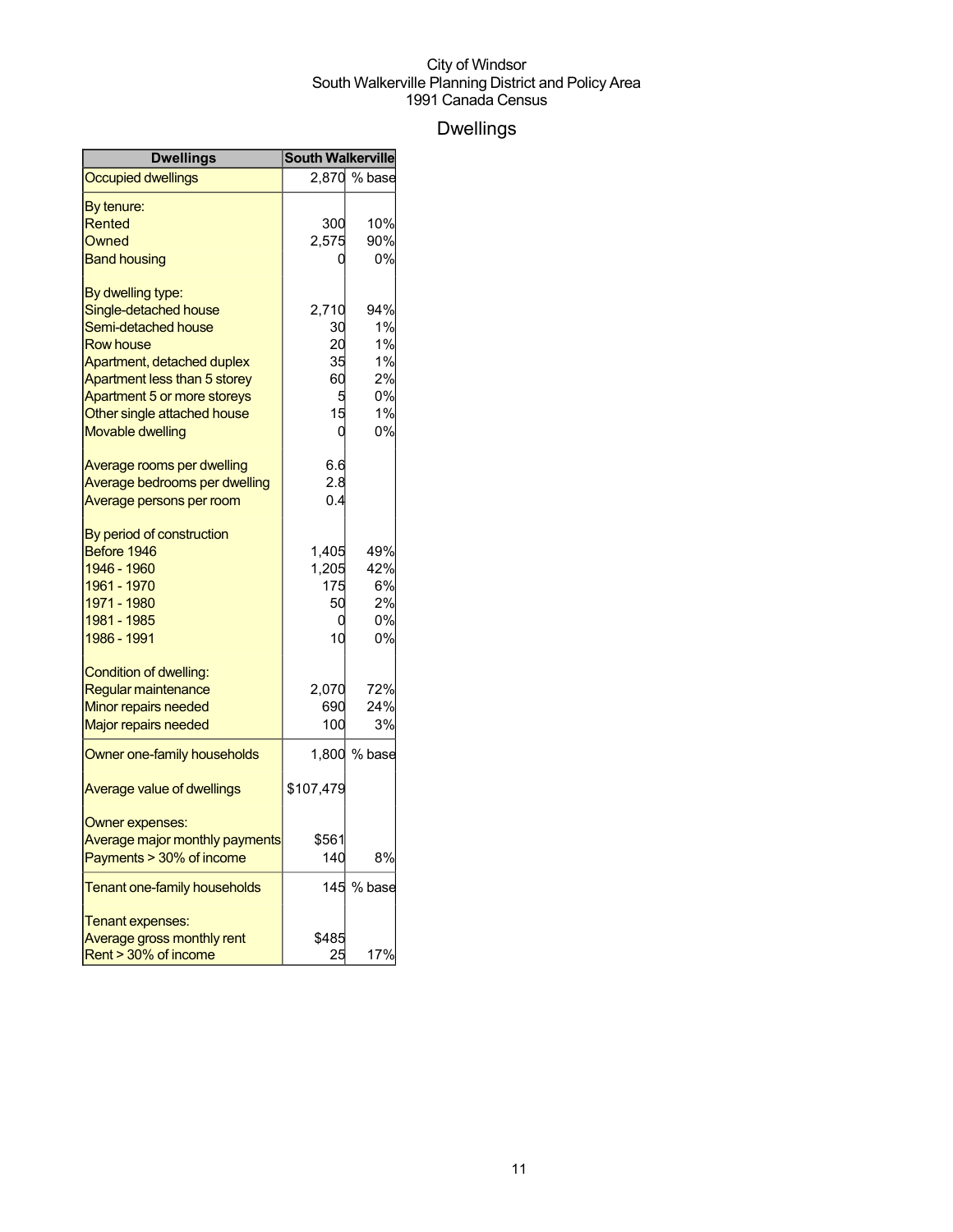## Language - Mother tongue

| Language - Mother tongue            | <b>South Walkerville</b> |        |
|-------------------------------------|--------------------------|--------|
| <b>Total responses</b>              | 7,420                    | % base |
|                                     |                          |        |
| <b>Total single responses</b>       | 7,165                    | 97%    |
| <b>Total official languages</b>     | 6,045                    | 81%    |
| <b>English</b>                      | 5,830                    | 79%    |
| French                              | 215                      | 3%     |
| <b>Total non-official languages</b> | 1,130                    | 15%    |
| Arabic                              | 50                       | 1%     |
| <b>Bulgarian</b>                    | 0                        | 0%     |
| Chinese                             | 30                       | 0%     |
| <b>Dutch</b>                        | 10                       | 0%     |
| <b>Finnish</b>                      | 0                        | 0%     |
| German                              | 175                      | 2%     |
| Greek                               | 25                       | 0%     |
| Hungarian                           | 90                       | 1%     |
| Italian                             | 280                      | 4%     |
| <b>Polish</b>                       | 120                      | 2%     |
| Portuguese                          | 10                       | 0%     |
| Punjabi                             | 0                        | 0%     |
| <b>Russian</b>                      |                          | 0%     |
| <b>Spanish</b>                      | 25                       | 0%     |
| Tagalog (Pilipino)                  |                          | 0%     |
| <b>Ukrainian</b>                    | 100                      | 1%     |
| Vietnamese                          | 5                        | 0%     |
| Major aboriginal languages          | 0                        | 0%     |
| Languages other than above          | 215                      | 3%     |
|                                     | 255                      | 3%     |
| <b>Total multiple responses</b>     |                          |        |
| <b>English and French</b>           | 75                       | 1%     |
| English and non-official language   | 175                      | 2%     |
| French and non-official language    |                          | 0%     |
| English, French and other language  | 10                       | 0%     |
| Non-official languages              | 20                       | 0%     |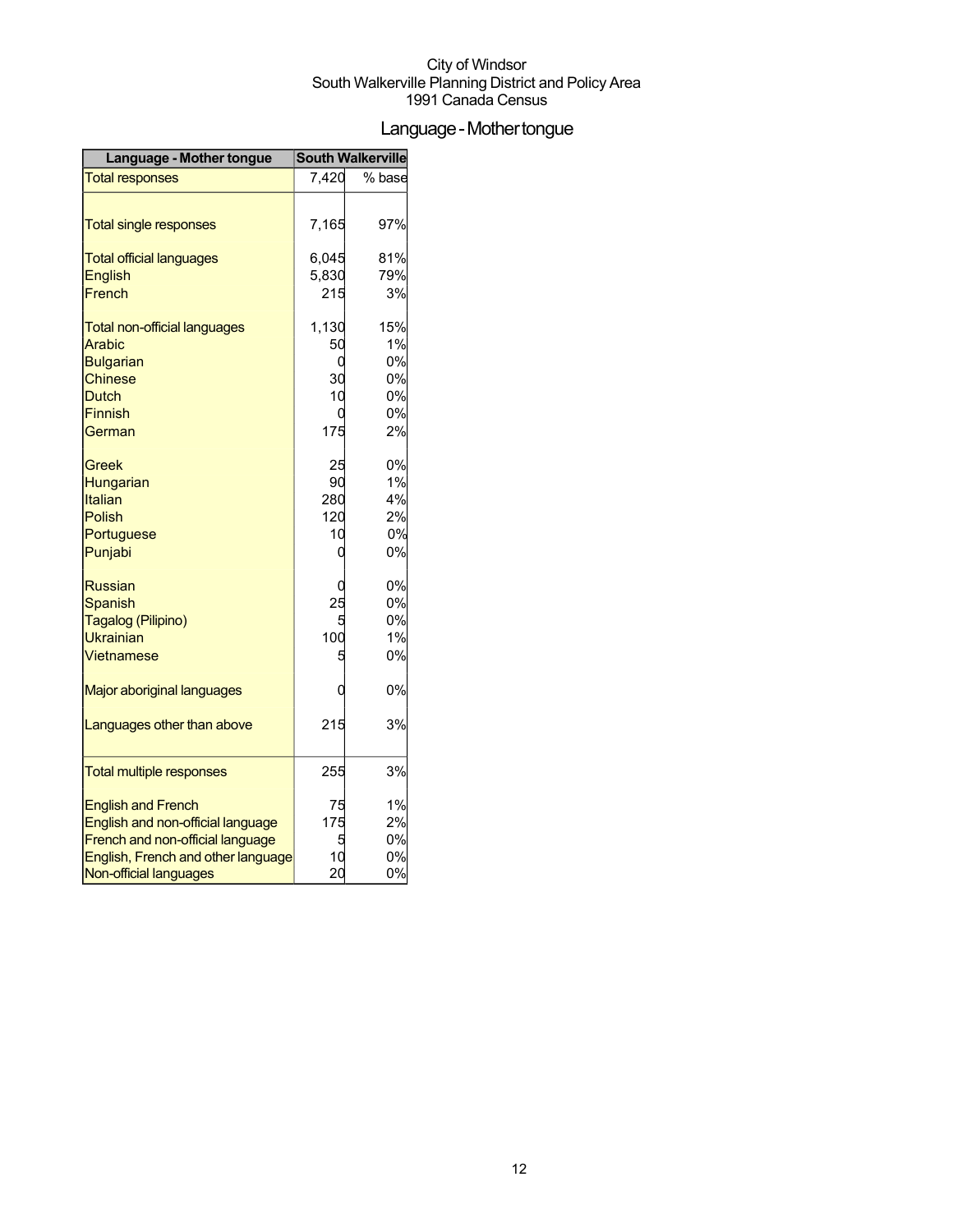## Language-Homelanguage

| Language - Home language South Walkerville |       |        |
|--------------------------------------------|-------|--------|
| <b>Total responses</b>                     | 7,335 | % base |
| <b>Total single responses</b>              | 7,195 | 98%    |
| <b>Total official languages</b>            | 6,680 | 91%    |
| <b>English</b>                             | 6,610 | 90%    |
| French                                     | 70    | 1%     |
| <b>Total non-official languages</b>        | 515   | 7%     |
| <b>Arabic</b>                              | 10    | 0%     |
| Armenian                                   | C     | 0%     |
| <b>Chinese</b>                             | 65    | 1%     |
| <b>Creoles</b>                             | U     | 0%     |
| Croatian                                   | 10    | 0%     |
| <b>Dutch</b>                               | О     | 0%     |
| German                                     | 60    | 1%     |
| Greek                                      | C     | 0%     |
| Gujarati                                   | C     | 0%     |
| Hungarian                                  | 30    | 0%     |
| <b>Hindi</b>                               |       | 0%     |
| Italian                                    | 200   | 3%     |
| Japanese                                   |       | 0%     |
| Khmer (Cambodian)                          |       | 0%     |
| Korean                                     |       | 0%     |
| Portuguese                                 | Ċ     | 0%     |
| Persian (Farsi)                            | Ó     | 0%     |
| Polish                                     | 55    | 1%     |
| Punjabi                                    | C     | 0%     |
| Romanian                                   |       | 0%     |
| <b>Russian</b>                             | C     | 0%     |
| <b>Spanish</b>                             | 20    | 0%     |
| Tagalog (Pilipino)                         | C     | 0%     |
| Tamil                                      | O     | 0%     |
| Ukrainian                                  | 50    | 1%     |
| Urdu                                       | U     | 0%     |
| <b>Vietnamese</b>                          |       | 0%     |
| Major aboriginal languages                 |       | 0%     |
| Languages other than above                 | 15    | 0%     |
| <b>Total multiple responses</b>            | 140   | 2%     |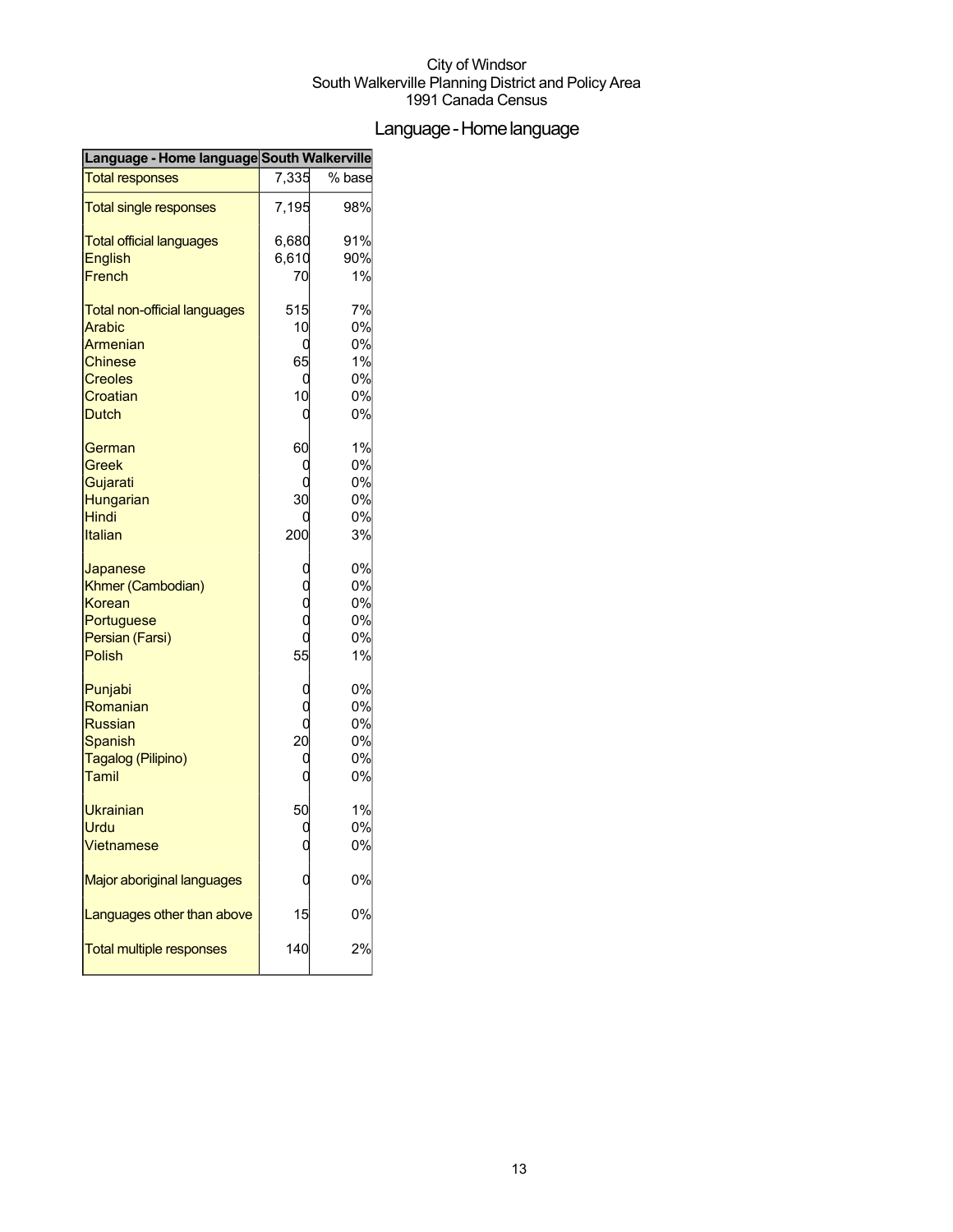## Language - Knowledge of

| Language - Knowledge of South Walkerville         |                 |        |  |
|---------------------------------------------------|-----------------|--------|--|
| <b>Total population</b>                           | 7,425           | % base |  |
| <b>Official languages:</b><br><b>English only</b> | 6,820           | 92%    |  |
| <b>French only</b>                                |                 | 0%     |  |
| <b>Both English and French</b>                    | 445             | 6%     |  |
|                                                   | 75              | 1%     |  |
| <b>Neither English nor French</b>                 |                 |        |  |
| Non-official languages:                           |                 |        |  |
| Armenian                                          |                 | 0%     |  |
| Arabic                                            | 10 <sup>c</sup> | 1%     |  |
| <b>Chinese</b>                                    | 80              | 1%     |  |
| Cree                                              | C               | 0%     |  |
| <b>Creoles</b>                                    | 10              | 0%     |  |
| Croatian                                          | 35              | 0%     |  |
| <b>Dutch</b>                                      | 45              | 1%     |  |
| <b>Finnish</b>                                    |                 | 0%     |  |
| German                                            | 285             | 4%     |  |
| Greek                                             | 25              | 0%     |  |
| Gujarati                                          |                 | 0%     |  |
| <b>Hebrew</b>                                     | 20              | 0%     |  |
|                                                   |                 |        |  |
| Hindi                                             |                 | 0%     |  |
| Hungarian                                         | 145             | 2%     |  |
| Italian                                           | 565             | 8%     |  |
| Japanese                                          | C               | 0%     |  |
| Korean                                            |                 | 0%     |  |
| Persian (Farsi)                                   |                 | 0%     |  |
|                                                   |                 | 1%     |  |
| <b>Polish</b>                                     | 105             |        |  |
| Portuguese                                        | 10              | 0%     |  |
| Punjabi                                           | C               | 0%     |  |
| Romanian                                          | 20              | 0%     |  |
| <b>Russian</b>                                    | 25              | 0%     |  |
| Spanish                                           | 60              | 1%     |  |
| Tagalog (Pilipino)                                | 10              | 0%     |  |
| Tamil                                             |                 | 0%     |  |
| <b>Ukrainian</b>                                  | 130             | 2%     |  |
| Urdu                                              |                 | 0%     |  |
| Vietnamese                                        |                 | 0%     |  |
| Yiddish                                           | 10              | 0%     |  |
|                                                   |                 |        |  |
|                                                   |                 |        |  |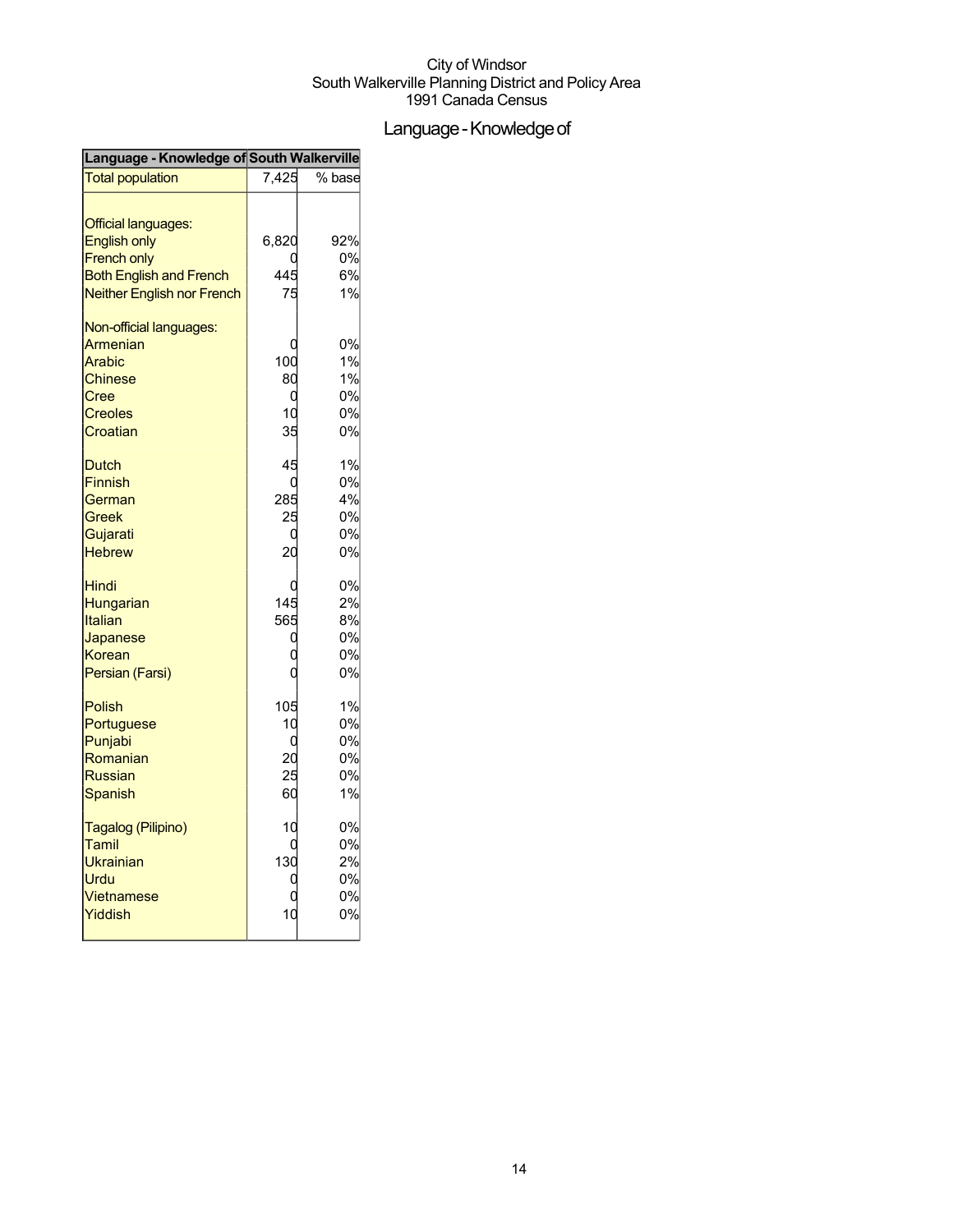## Religion

| <b>Religion</b>             | <b>South Walkerville</b> |        |  |
|-----------------------------|--------------------------|--------|--|
| <b>Total population</b>     | 7,425                    | % base |  |
|                             |                          |        |  |
| Catholic                    | 3,465                    | 47%    |  |
| <b>Roman Catholic</b>       | 3,380                    | 46%    |  |
| <b>Ukrainian Catholic</b>   | 70                       | 1%     |  |
| Protestant                  | 2,905                    | 39%    |  |
| <b>United Church</b>        | 820                      | 11%    |  |
| Anglican                    | 815                      | 11%    |  |
| <b>Baptist</b>              | 200                      | 3%     |  |
| Presbyterian                | 155                      | 2%     |  |
| Lutheran                    | 245                      | 3%     |  |
| Pentecostal                 | 115                      | 2%     |  |
| <b>Mennonite</b>            | 0                        | 0%     |  |
| <b>Jehovah's Witnesses</b>  | 20                       | 0%     |  |
| <b>Reformed Bodies</b>      | 10                       | 0%     |  |
| <b>Salvation Army</b>       | 10                       | 0%     |  |
| Latter-day Saints (Mormons) | 25                       | 0%     |  |
| <b>Other Protestant</b>     | 475                      | 6%     |  |
| <b>Other Religions</b>      | 375                      | 5%     |  |
| <b>Eastern Orthodox</b>     | 275                      | 4%     |  |
| <b>Jewish</b>               | 55                       | 1%     |  |
| Islam                       | 50                       | 1%     |  |
| <b>Buddhist</b>             | 0                        | 0%     |  |
| <b>Hindu</b>                |                          | 0%     |  |
| <b>Sikh</b>                 |                          | 0%     |  |
| Other                       |                          | 0%     |  |
| No religious affiliation    | 595                      | 8%     |  |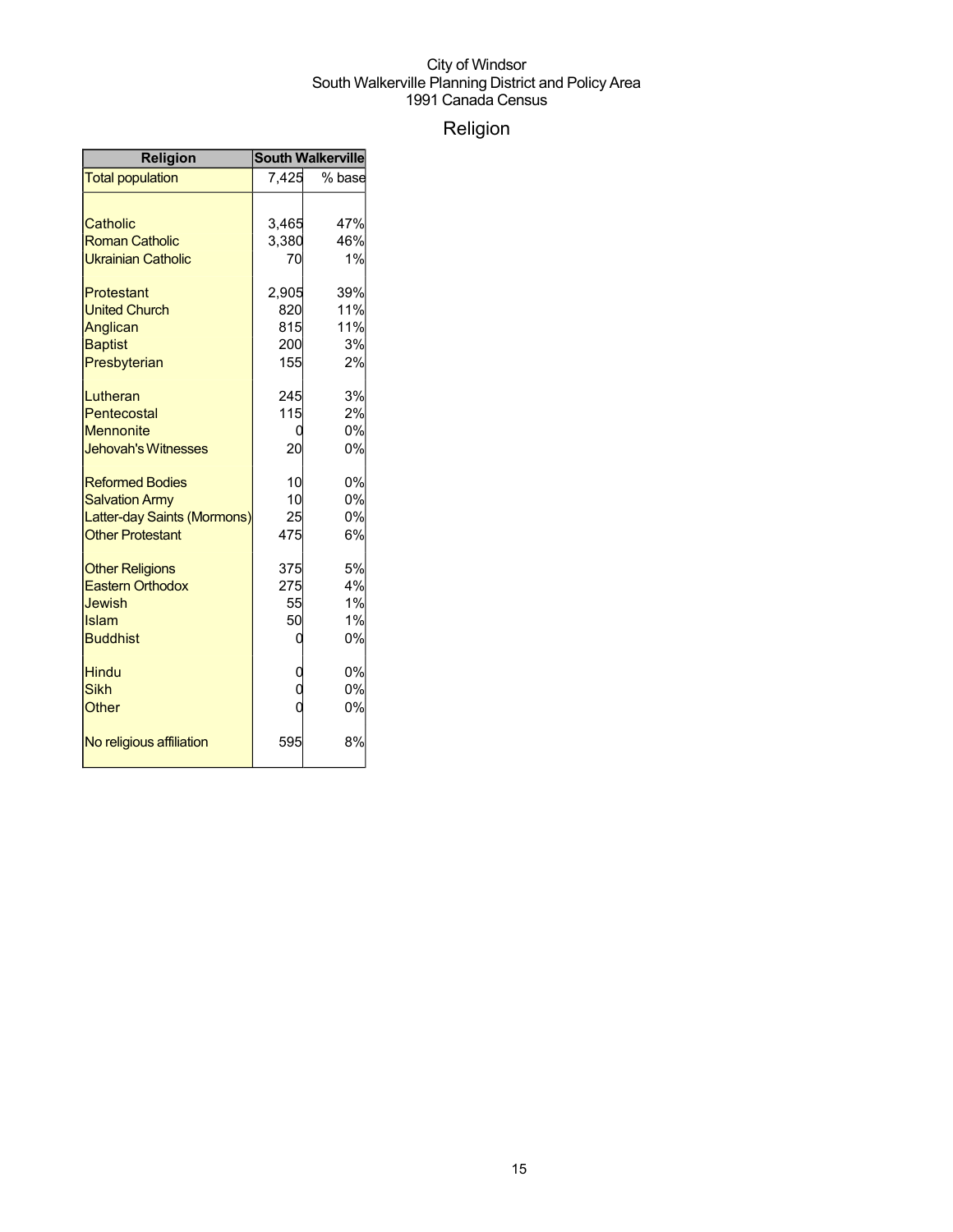## EthnicOrigin

| <b>Ethnic Origin</b>                                                           | <b>South Walkerville</b>         |                                  |
|--------------------------------------------------------------------------------|----------------------------------|----------------------------------|
| <b>Total population</b>                                                        | 7,425                            | % base                           |
| <b>Total single origins</b><br><b>Aboriginal origins</b>                       | 4,440<br>10                      | 60%<br>0%                        |
| <b>Black origins</b><br><b>British</b><br>English                              | 10<br>1,750<br>1,185             | 0%<br>24%<br>16%                 |
| Scottish<br>Irish<br><b>Other British</b>                                      | 345<br>170<br>40                 | 5%<br>2%<br>1%                   |
| Canadian<br>Chinese<br>Croatian<br>Danish<br>Dutch (Netherlands)               | 125<br>95<br>55<br>10<br>60      | 2%<br>1%<br>1%<br>0%<br>1%       |
| East Indian, n.i.e.<br>Filipino<br><b>Finnish</b><br>French<br>German<br>Greek | C<br>20<br>C<br>440<br>370<br>25 | 0%<br>0%<br>0%<br>6%<br>5%<br>0% |
| Hungarian (Magyar)<br>Italian<br>Japanese<br>Jewish<br>Korean<br>Lebanese      | 120<br>625<br>25<br>C<br>85      | 2%<br>8%<br>0%<br>0%<br>0%<br>1% |
| Norwegian<br><b>Polish</b><br>Portuguese<br>Spanish<br>Swedish<br>Ukrainian    | 110<br>C<br>20<br>220            | 0%<br>1%<br>0%<br>0%<br>0%<br>3% |
| Vietnamese<br>Yugoslav, n.i.e.                                                 | 15                               | 0%<br>0%                         |
| Other single origins                                                           | 210                              | 3%                               |
| <b>Total multiple origins</b>                                                  | 2,885                            | 39%                              |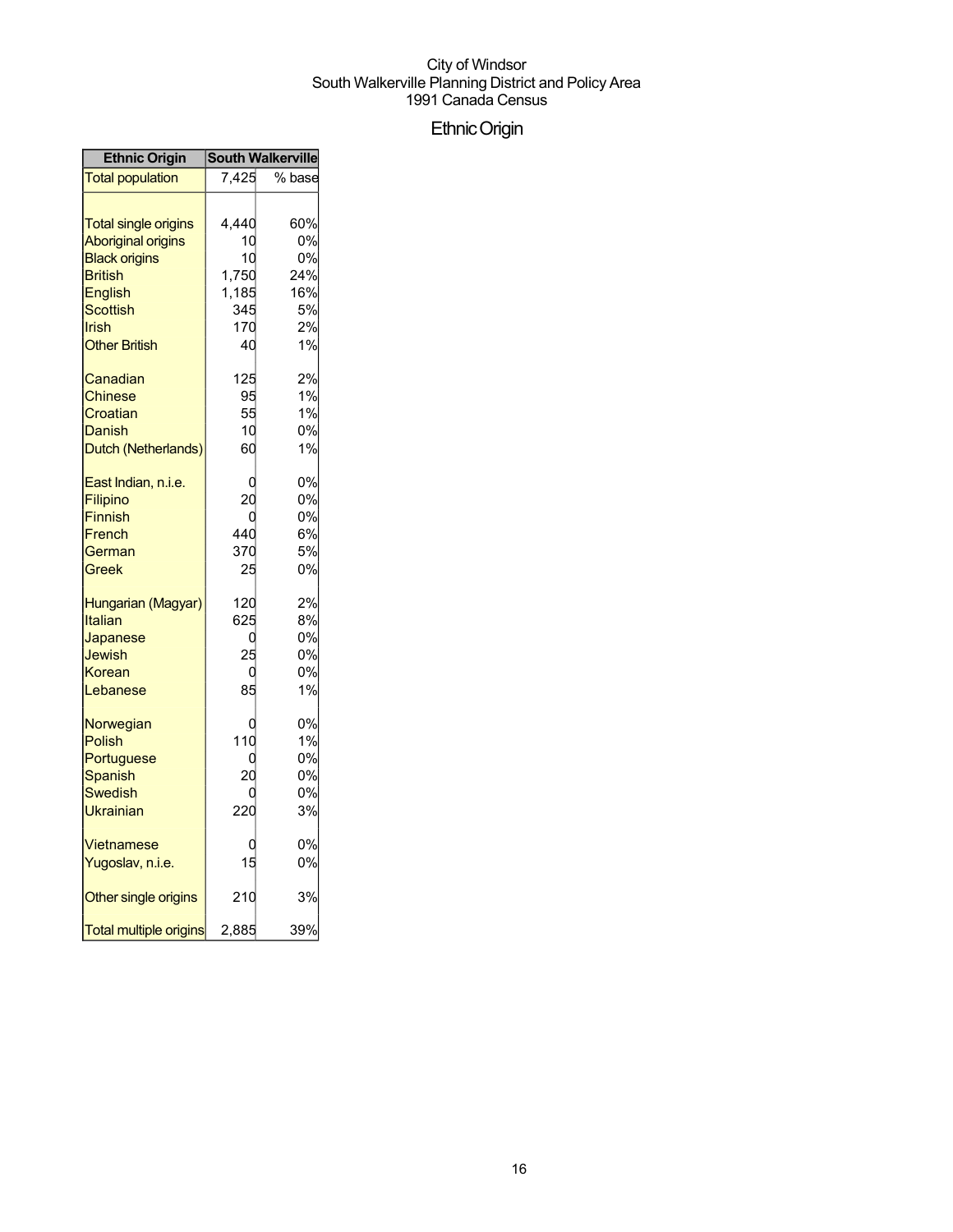## Citizenship and Immigration

| <b>Citizenship and Immigration South Walkerville</b>                                                                                          |                                       |                                      |
|-----------------------------------------------------------------------------------------------------------------------------------------------|---------------------------------------|--------------------------------------|
| <b>Total population</b>                                                                                                                       | 7,425                                 | % base                               |
| Canadian citizens<br><b>Citizens other than Canadian</b>                                                                                      | 6,955<br>375                          | 94%<br>5%                            |
| Immigration:<br>Non-immigrant population<br>Born in province of residence                                                                     | 5,630<br>5,135                        | 76%<br>69%                           |
| Immigrant population<br><b>United States of America</b><br><b>Central and South America</b><br>Caribbean and Bermuda<br><b>United Kingdom</b> | 1,695<br>150<br>30<br>25<br>350       | 23%<br>2%<br>0%<br>0%<br>5%          |
| <b>Other Europe</b><br>Africa<br>India<br><b>Other Asia</b><br>Oceania & Other                                                                | 950<br>15<br>C<br>145<br>45           | 13%<br>0%<br>0%<br>2%<br>1%          |
| Non-permanent residents                                                                                                                       | 30                                    | 0%                                   |
| <b>Total immigrant population</b>                                                                                                             | 1,700                                 | % base                               |
| Period of immigration:<br>Before 1961<br>1961-1970<br>1971-1980<br>1981-1991<br>1981-1987<br>1988-1991                                        | 930<br>405<br>165<br>180<br>65<br>110 | 55%<br>24%<br>10%<br>11%<br>4%<br>6% |
| Age at immigration:<br>$0 - 4$ years<br>5 - 19 years<br>20 years and over                                                                     | 195<br>440<br>1,050                   | 11%<br>26%<br>62%                    |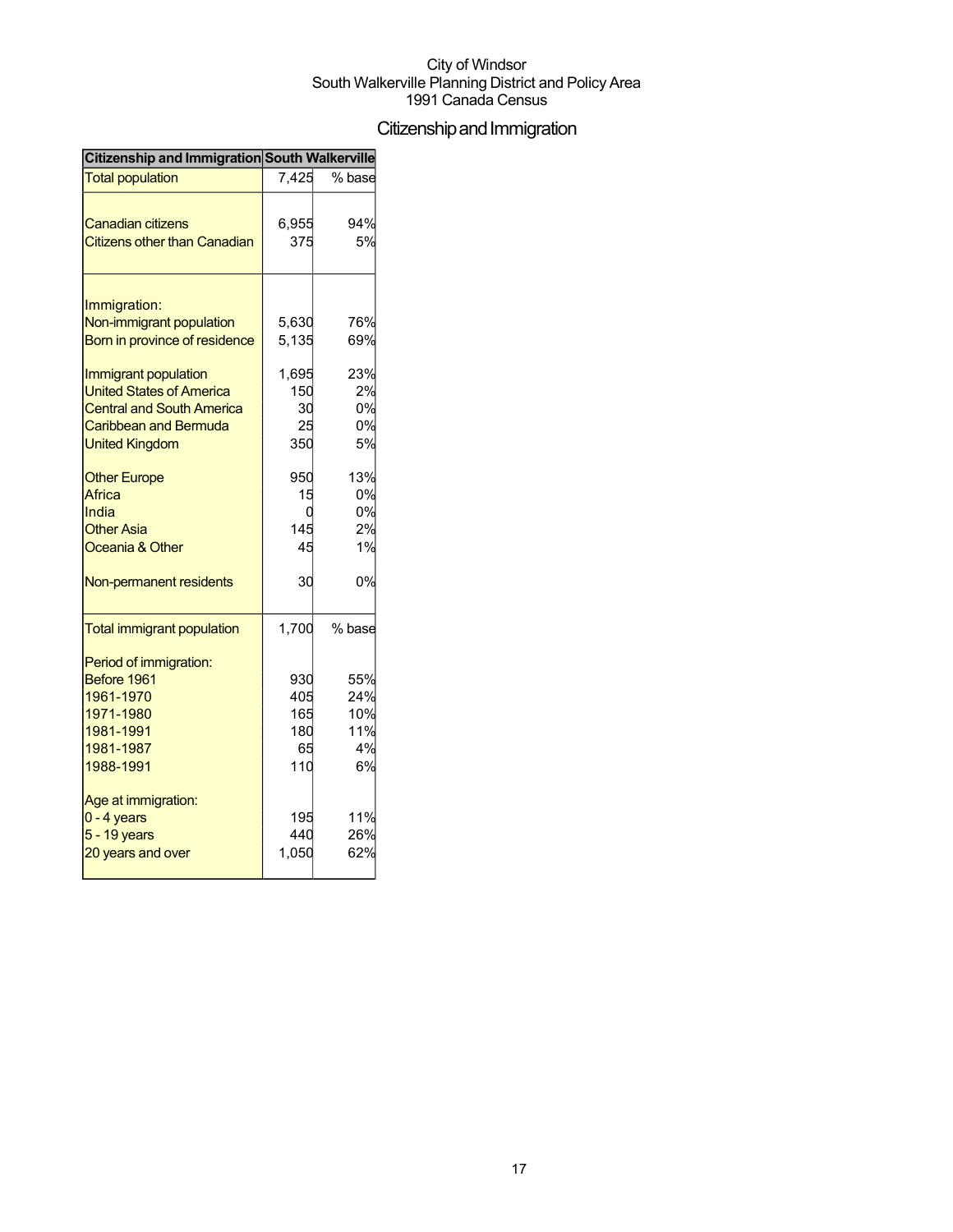## Mobility

| <b>Mobility</b>                                                                                                                             | <b>South Walkerville</b>                   |                                     |  |
|---------------------------------------------------------------------------------------------------------------------------------------------|--------------------------------------------|-------------------------------------|--|
| One-year mobility status:                                                                                                                   |                                            |                                     |  |
| Population 1 year and over                                                                                                                  | 7,230                                      | % base                              |  |
| Non-movers                                                                                                                                  | 6,540                                      | 90%                                 |  |
| <b>Movers</b><br><b>Intraprovincial movers</b><br><b>Interprovincial migrants</b><br><b>External migrants</b>                               | 690<br>560<br>25<br>90                     | 10%<br>8%<br>0%<br>1%               |  |
| Five-year mobility status:                                                                                                                  |                                            |                                     |  |
| Population 5 years and over                                                                                                                 | 6,875                                      | % base                              |  |
| Non-movers                                                                                                                                  | 4,875                                      | 71%                                 |  |
| <b>Movers</b><br>Non-migrants<br><b>Migrants</b><br><b>Internal migrants</b><br>Intraprovincial migrants<br><b>Interprovincial migrants</b> | 1,990<br>1,330<br>665<br>455<br>355<br>105 | 29%<br>19%<br>10%<br>7%<br>5%<br>2% |  |
| <b>External migrants</b>                                                                                                                    | 205                                        | 3%                                  |  |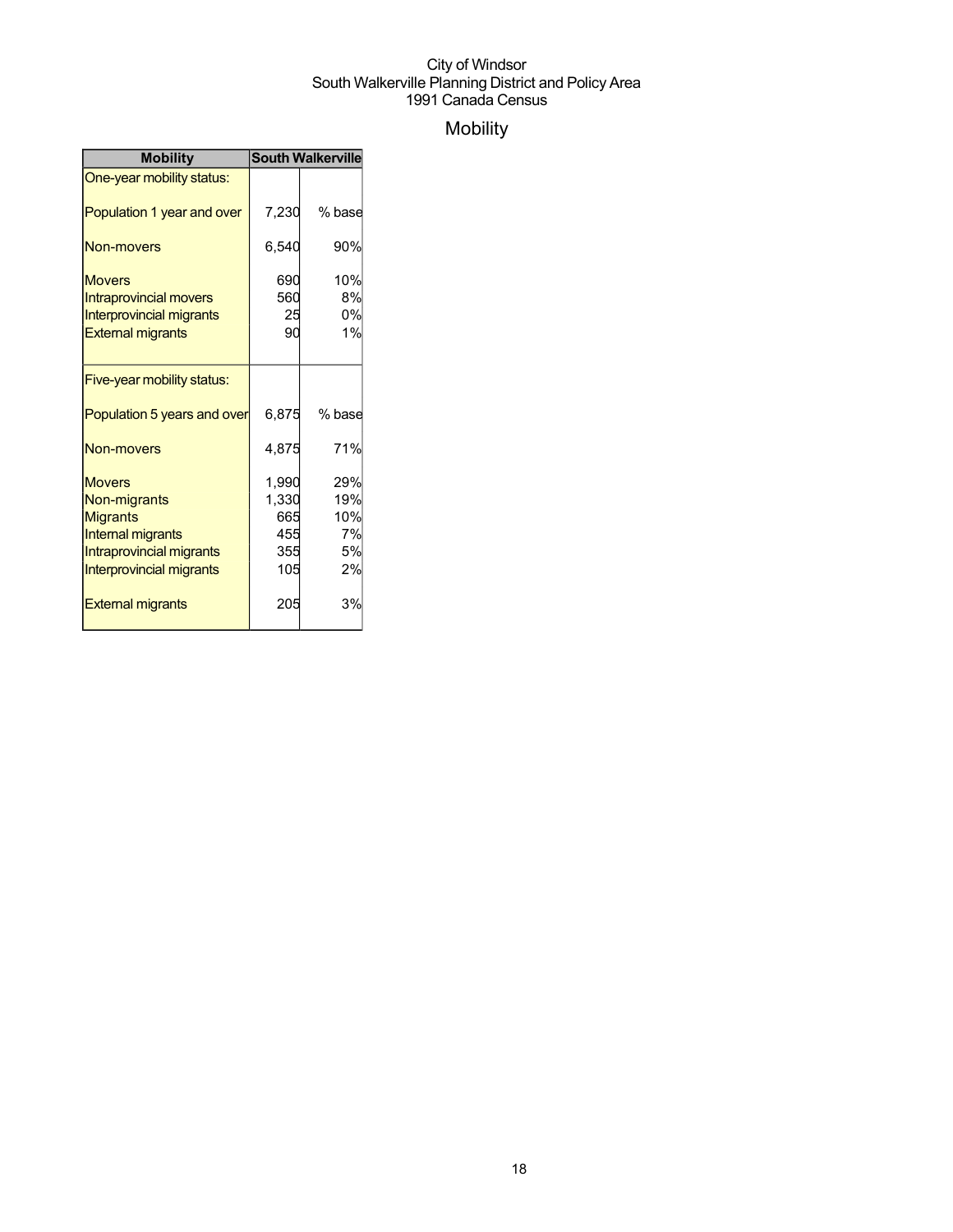## School attendance and Education level

| <b>School attendance and Education level</b>          |       | <b>South Walkerville</b> |
|-------------------------------------------------------|-------|--------------------------|
| Population 15 to 24 years                             | 875   | % base                   |
| By school attendance:                                 |       |                          |
| Not attending school                                  | 255   | 29%                      |
| <b>Attending school full time</b>                     | 565   | 65%                      |
| Attending school part time                            | 60    | 7%                       |
| Population over 15 years                              | 6,055 | % base                   |
| By highest level of schooling:                        |       |                          |
| Less than grade 9                                     | 750   | 12%                      |
| Grades 9 to 13                                        | 2,170 | 36%                      |
| No secondary certificate                              | 1,170 | 19%                      |
| With secondary certificate                            | 1,000 | 17%                      |
| Trades certificate or diploma                         | 190   | 3%                       |
| Other non-university                                  | 1,385 | 23%                      |
| <b>Without certificate</b>                            | 420   | 7%                       |
| <b>With certificate</b>                               | 965   | 16%                      |
| University - without degree                           | 595   | 10%                      |
| <b>Without certificate</b>                            | 370   | 6%                       |
| <b>With certificate</b>                               | 225   | 4%                       |
| University - with degree                              | 915   | 15%                      |
| Total with postsecondary qualifications               | 2,325 | % base                   |
| Educational, recreational and counselling services    | 255   | 11%                      |
| Fine and applied arts                                 | 125   | 5%                       |
| <b>Humanities and related</b>                         | 165   | 7%                       |
| Social sciences and related                           | 270   | 12%                      |
| Commerce, management and business administration      | 475   | 20%                      |
| Agricultural and biological sciences and technologies | 45    | 2%                       |
| Engineering & applied sciences                        | 85    | 4%                       |
| Engineering & applied science technologies and trades | 480   | 21%                      |
| Health professions, sciences and technologies         | 315   | 14%                      |
| Mathematics and physical sciences                     | 65    | 3%                       |
| None and all other                                    | 0     | 0%                       |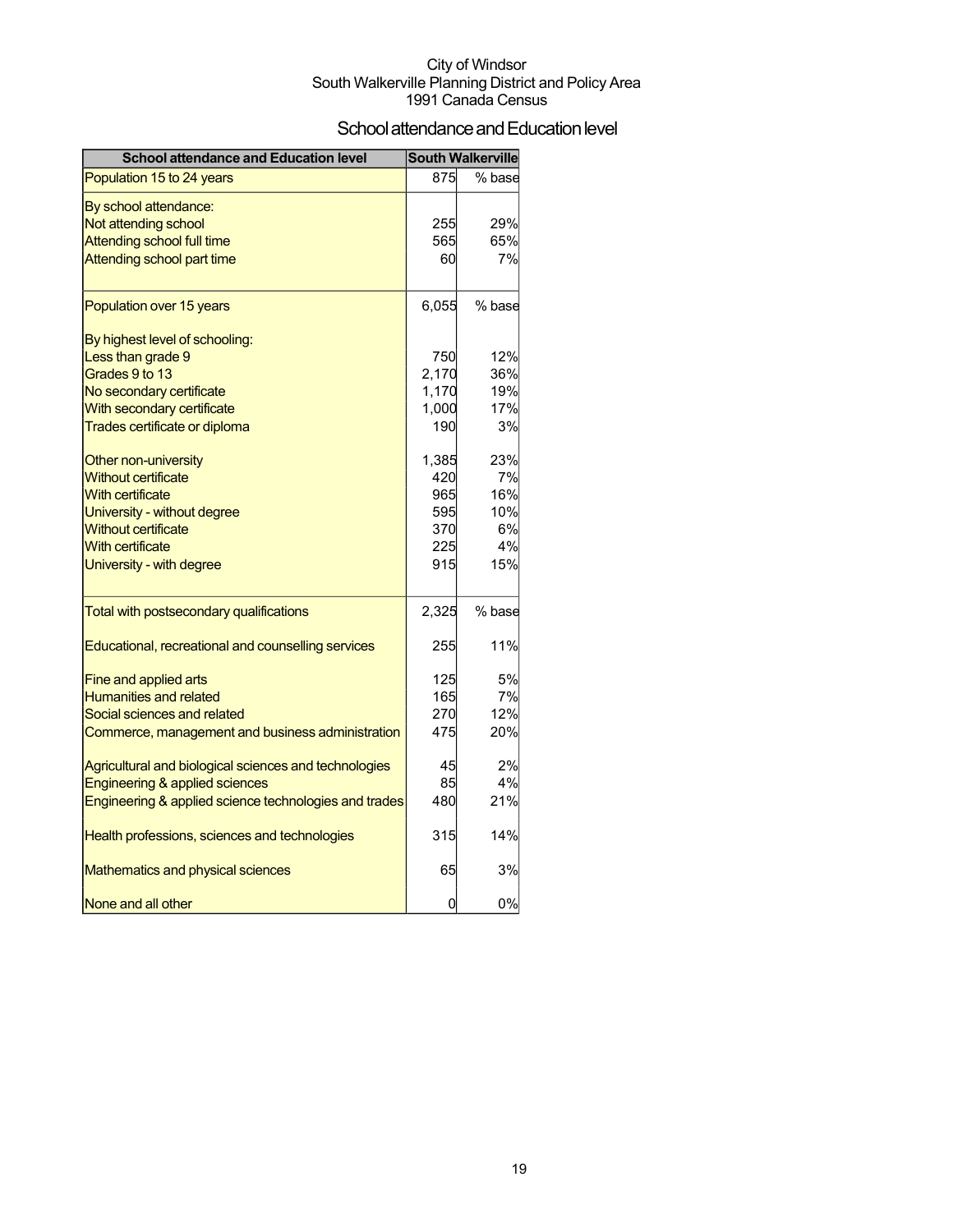## Post-secondary Education by sex

| <b>Post-secondary Education by sex</b>                | <b>South Walkerville</b> |        |
|-------------------------------------------------------|--------------------------|--------|
| Males with postsecondary qualifications               | 1,225                    | % base |
| Educational, recreational and counselling services    | 85                       | 7%     |
| Fine and applied arts                                 | 45                       | 4%     |
| <b>Humanities and related</b>                         | 80                       | 7%     |
| Social sciences and related                           | 170                      | 14%    |
| Commerce, management and business administration      | 215                      | 18%    |
| Agricultural and biological sciences and technologies | 15                       | 1%     |
| Engineering & applied sciences                        | 85                       | 7%     |
| Engineering & applied science technologies and trades | 435                      | 36%    |
| Health professions, sciences and technologies         | 40                       | 3%     |
| Mathematics and physical sciences                     | 25                       | 2%     |
| None and all other                                    | 0                        | 0%     |
| Females with postsecondary qualifications             | 1,100                    | % base |
| Educational, recreational and counselling services    | 170                      | 15%    |
| Fine and applied arts                                 | 80                       | 7%     |
| <b>Humanities and related</b>                         | 85                       | 8%     |
| Social sciences and related                           | 100                      | 9%     |
| Commerce, management and business administration      | 260                      | 24%    |
| Agricultural and biological sciences and technologies | 30                       | 3%     |
| Engineering & applied sciences                        | O                        | 0%     |
| Engineering & applied science technologies and trades | 45                       | 4%     |
| Health professions, sciences and technologies         | 275                      | 25%    |
| Mathematics and physical sciences                     | 40                       | 4%     |
| None and all other                                    | 0                        | 0%     |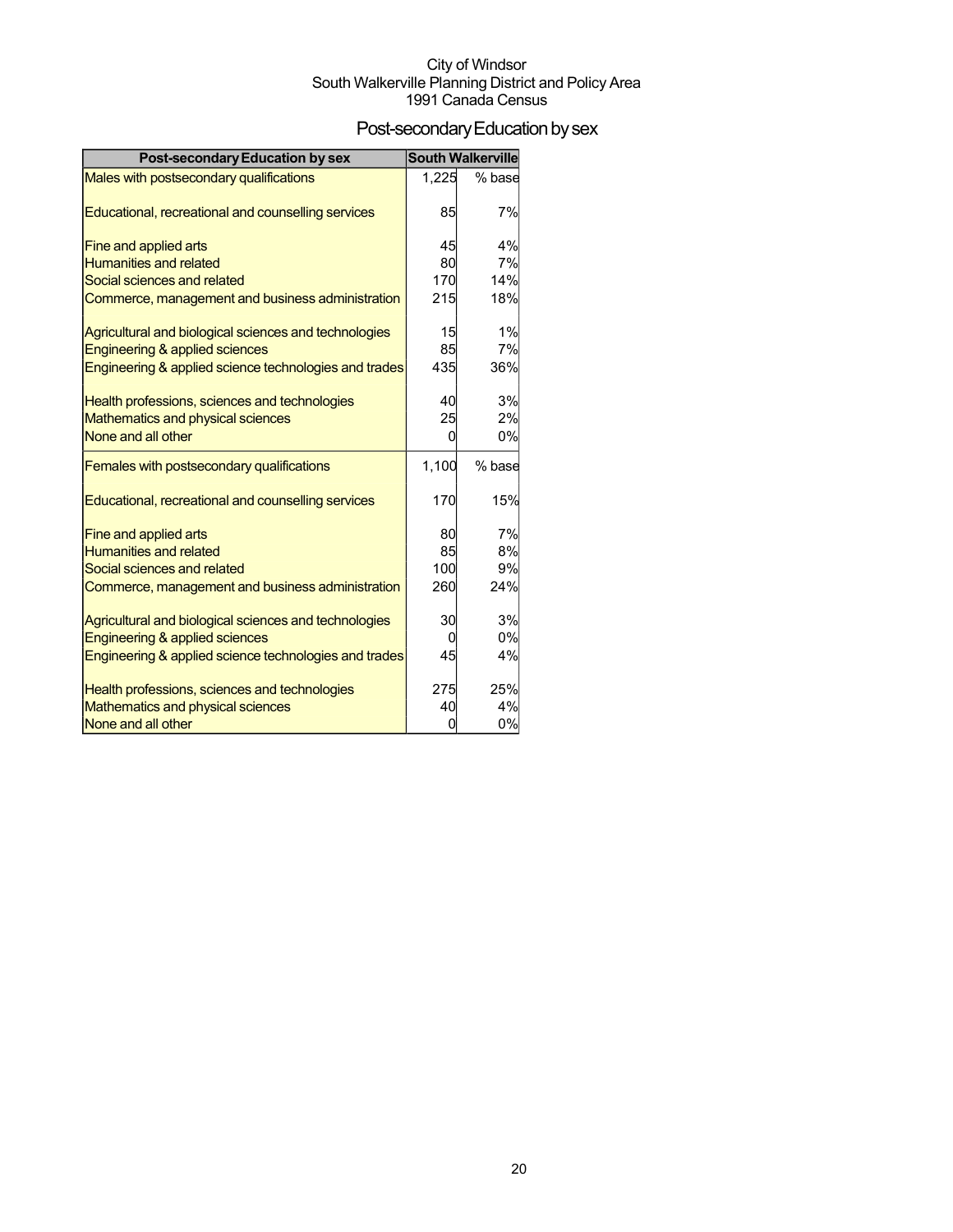## Labour Force

| <b>Labour Force</b>       | <b>South Walkerville</b> |        |  |
|---------------------------|--------------------------|--------|--|
| Total 15 years and over   | 6,050                    | % base |  |
| In labour force           | 3,775                    | 62%    |  |
| Employed                  | 3,375                    | 56%    |  |
| <b>Unemployed</b>         | 415                      | 7%     |  |
| Not in the labour force   | 2,265                    | 37%    |  |
| Unemployment rate         | 11%                      |        |  |
| <b>Participation rate</b> | 62%                      |        |  |
|                           |                          |        |  |
| Total 15-24 years         | 885                      | % base |  |
| In labour force           | 630                      | 71%    |  |
| Employed                  | 545                      | 62%    |  |
| <b>Unemployed</b>         | 105                      | 12%    |  |
| Not in the labour force   | 235                      | 27%    |  |
| Unemployment rate         | 17%                      |        |  |
| <b>Participation rate</b> | 71%                      |        |  |
|                           |                          |        |  |
| Total 25 years and over   | 5,180                    | % base |  |
| In labour force           | 3,150                    | 61%    |  |
| Employed                  | 2,830                    | 55%    |  |
| Unemployed                | 325                      | 6%     |  |
| Not in the labour force   | 2,035                    | 39%    |  |
| Unemployment rate         | 10%                      |        |  |
| <b>Participation rate</b> | 61%                      |        |  |
|                           |                          |        |  |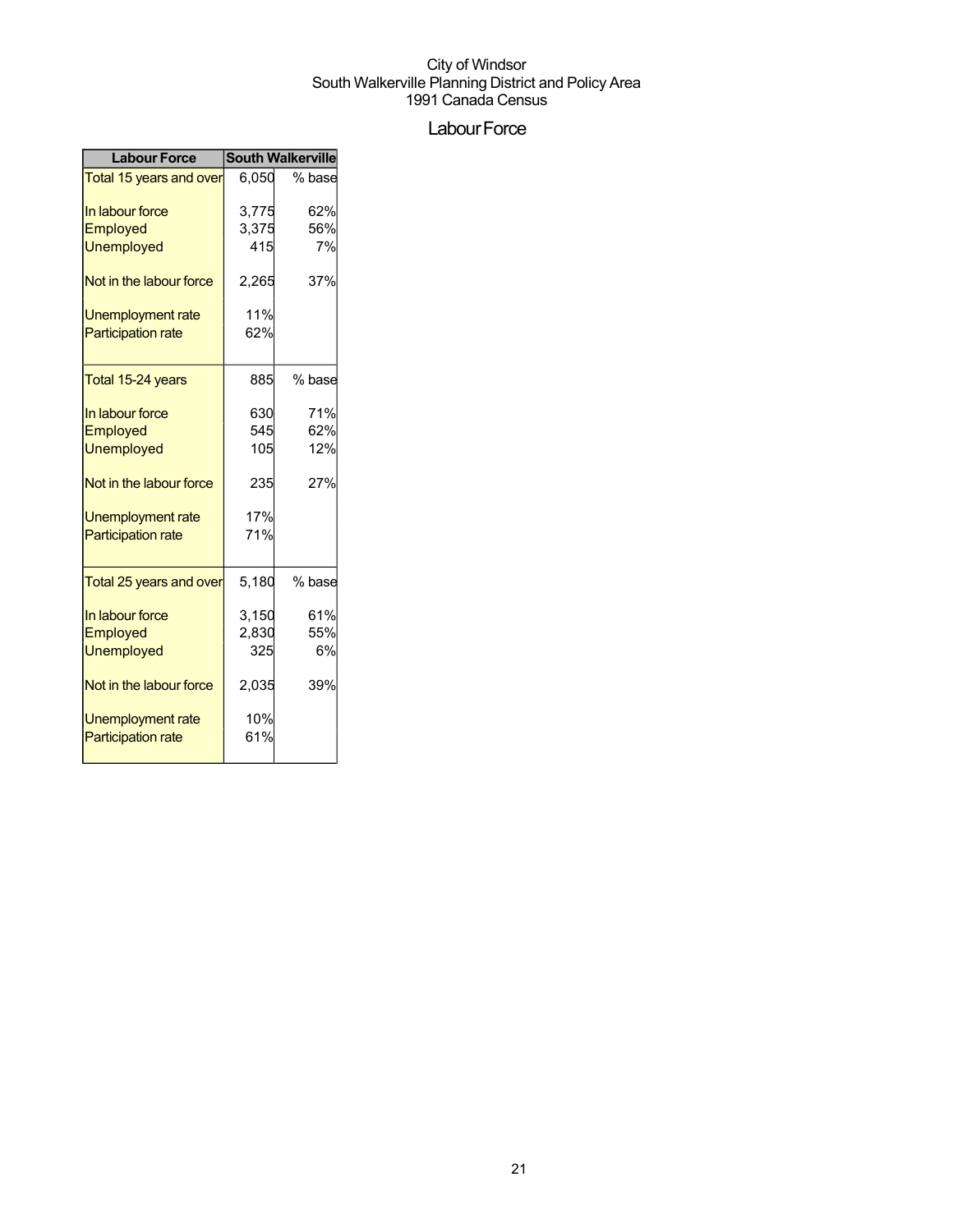## Labour Force - Males

| Labour Force - Males South Walkerville |       |        |  |
|----------------------------------------|-------|--------|--|
| Males 15 years and over                | 2,910 | % base |  |
| In labour force                        | 2,095 | 72%    |  |
| Employed                               | 1,835 | 63%    |  |
| <b>Unemployed</b>                      | 255   | 9%     |  |
| Not in the labour force                | 840   | 29%    |  |
| Unemployment rate                      | 12%   |        |  |
| <b>Participation rate</b>              | 72%   |        |  |
| Males 15-24 years                      | 515   | % base |  |
| In labour force                        | 355   | 69%    |  |
| Employed                               | 300   | 58%    |  |
| <b>Unemployed</b>                      | 75    | 15%    |  |
| Not in the labour force                | 150   | 29%    |  |
| Unemployment rate                      | 21%   |        |  |
| <b>Participation rate</b>              | 69%   |        |  |
| Males 25 years and over                | 2,410 | % base |  |
| In labour force                        | 1,710 | 71%    |  |
| Employed                               | 1,535 | 64%    |  |
| <b>Unemployed</b>                      | 185   | 8%     |  |
| Not in the labour force                | 685   | 28%    |  |
| Unemployment rate                      | 11%   |        |  |
| <b>Participation rate</b>              | 71%   |        |  |
|                                        |       |        |  |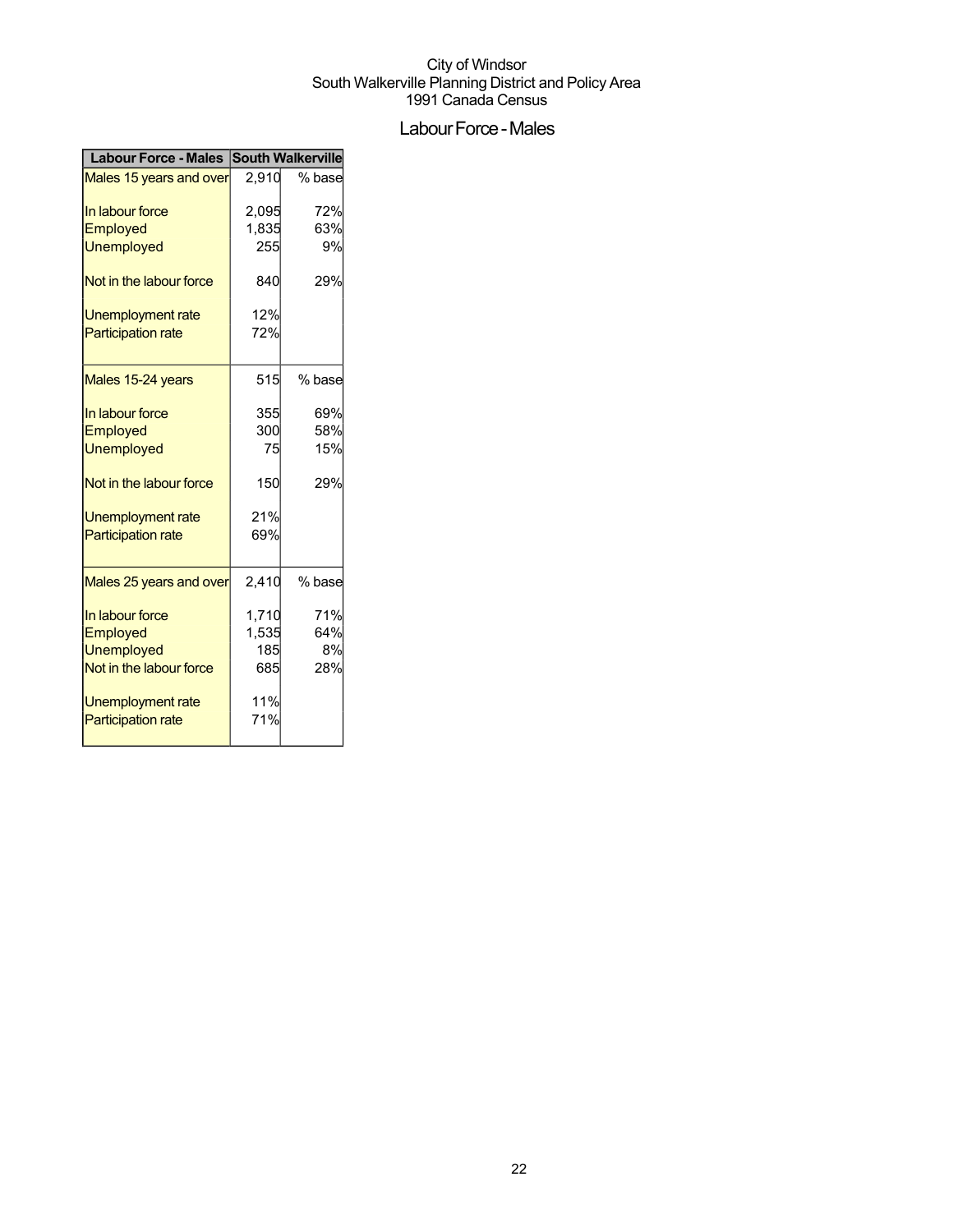## Labour Force - Females

| <b>Labour Force - Females</b>    | <b>South Walkerville</b> |        |  |
|----------------------------------|--------------------------|--------|--|
| <b>Females 15 years and over</b> | 3,120                    | % base |  |
| In labour force                  | 1,690                    | 54%    |  |
| Employed                         | 1,525                    | 49%    |  |
| <b>Unemployed</b>                | 180                      | 6%     |  |
| Not in the labour force          | 1,435                    | 46%    |  |
| Unemployment rate                | 11%                      |        |  |
| <b>Participation rate</b>        | 54%                      |        |  |
| Females 15-24 years              | 355                      | % base |  |
| In labour force                  | 260                      | 73%    |  |
| Employed                         | 230                      | 65%    |  |
| <b>Unemployed</b>                | 40                       | 11%    |  |
| Not in the labour force          | 85                       | 24%    |  |
| Unemployment rate                | 15%                      |        |  |
| <b>Participation rate</b>        | 73%                      |        |  |
| Females 25 years and over        | 2,775                    | % base |  |
| In labour force                  | 1,430                    | 52%    |  |
| Employed                         | 1,280                    | 46%    |  |
| <b>Unemployed</b>                | 140                      | 5%     |  |
| Not in the labour force          | 1,335                    | 48%    |  |
| <b>Unemployment rate</b>         | 10%                      |        |  |
| <b>Participation rate</b>        | 52%                      |        |  |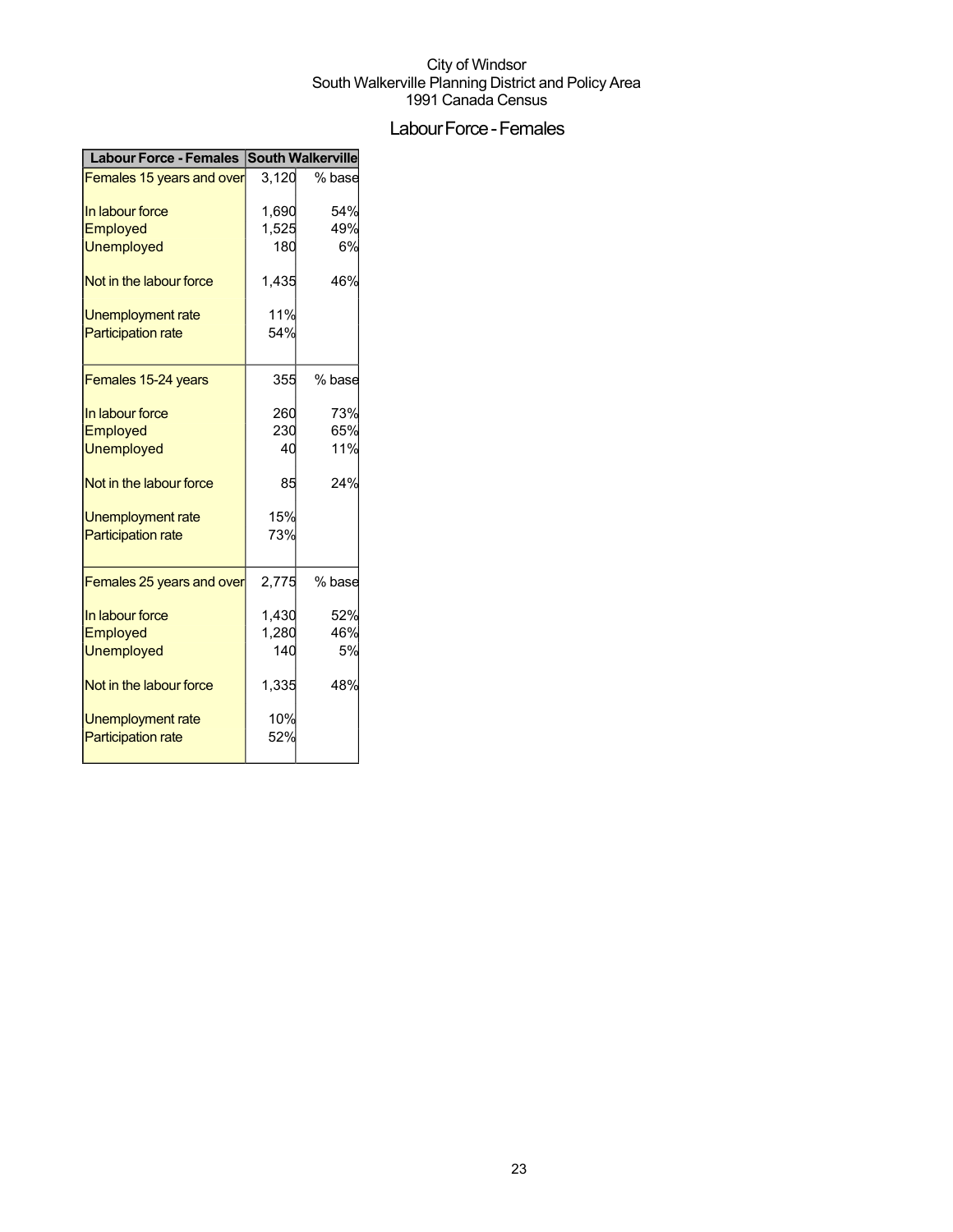## Labour Force - Females with Children

| <b>Labour Force - Females with Children</b>                    |       | <b>South Walkerville</b> |
|----------------------------------------------------------------|-------|--------------------------|
| Females, 15 years and older, no children at home               | 1,850 | % base                   |
| In the labour force                                            | 810   | 44%                      |
| Employed                                                       | 725   | 39%                      |
| <b>Unemployed</b>                                              | 90    | <b>5%</b>                |
| Not in the labour force                                        | 1,045 | 56%                      |
| Unemployment rate                                              | 11%   |                          |
| <b>Participation rate</b>                                      | 44%   |                          |
| Females 15 years and older with children at home               | 1,255 | % base                   |
| In the labour force                                            | 880   | 70%                      |
| Employed                                                       | 795   | 63%                      |
| <b>Unemployed</b>                                              | 90    | 7%                       |
| Not in the labour force                                        | 370   | 29%                      |
| Unemployment rate                                              | 10%   |                          |
| <b>Participation rate</b>                                      | 70%   |                          |
| Females with children under 6 years only                       | 270   | % base                   |
| In the labour force                                            | 195   | 72%                      |
| Employed                                                       | 185   | 69%                      |
| <b>Unemployed</b>                                              | 20    | 7%                       |
| Not in the labour force                                        | 70    | 26%                      |
| Unemployment rate                                              | 10%   |                          |
| <b>Participation rate</b>                                      | 72%   |                          |
| Females with children under 6 and children six years and older | 140   | % base                   |
| In the labour force                                            | 115   | 82%                      |
| Employed                                                       | 80    | 57%                      |
| <b>Unemployed</b>                                              | 15    | 11%                      |
| Not in the labour force                                        | 45    | 32%                      |
| Unemployment rate                                              | 13%   |                          |
| <b>Participation rate</b>                                      | 82%   |                          |
| Females with children over 6 years only                        | 840   | % base                   |
| In the labour force                                            | 580   | 69%                      |
| Employed                                                       | 540   | 64%                      |
| <b>Unemployed</b>                                              | 45    | 5%                       |
| Not in the labour force                                        | 275   | 33%                      |
| <b>Unemployment rate</b>                                       | 8%    |                          |
| <b>Participation rate</b>                                      | 69%   |                          |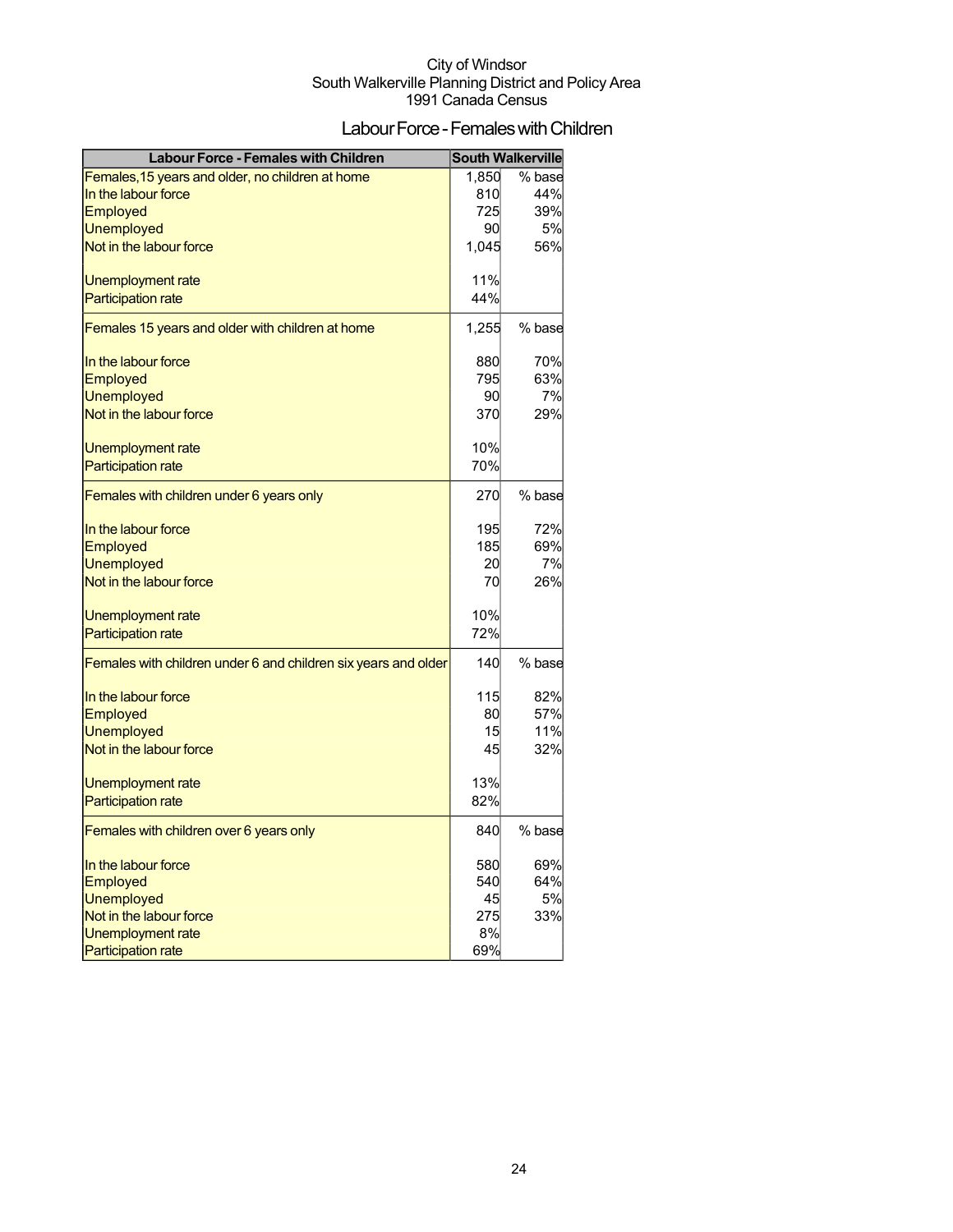## Fertility

| <b>Fertility</b>                                             |       | <b>South Walkerville</b> |
|--------------------------------------------------------------|-------|--------------------------|
| Ever-married women 15 years and older, by children ever born | 2,600 | % base                   |
|                                                              |       |                          |
| No child                                                     | 455   | 18%                      |
| 1 child                                                      | 435   | 17%                      |
| 2 children                                                   | 785   | 30%                      |
| 3 children                                                   | 470   | 18%                      |
| 4 or more children                                           | 465   | 18%                      |
|                                                              |       |                          |
| Children ever-born per 1000                                  | 2,173 |                          |
|                                                              |       |                          |
| Ever-married women 15-44 years                               | 1,105 |                          |
|                                                              |       |                          |
| Children ever-born per 1000                                  | 1,428 |                          |
|                                                              |       |                          |
| Single women 15 years and over                               | 525   |                          |
|                                                              |       |                          |
| Children ever-born per 1000                                  | 37    |                          |
|                                                              |       |                          |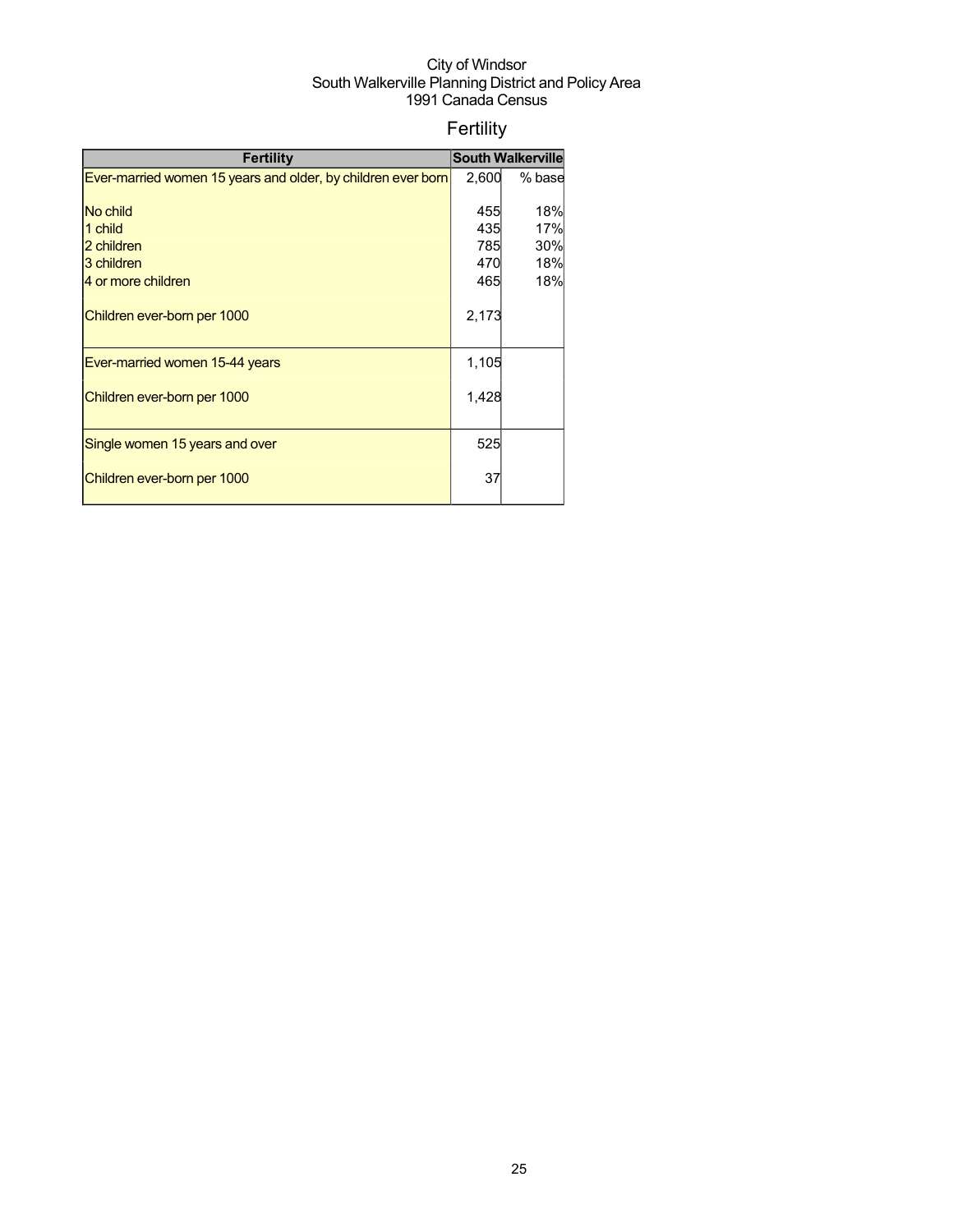## Industry

| <b>Industry</b>                       | <b>South Walkerville</b> |        |  |
|---------------------------------------|--------------------------|--------|--|
| Total labour force 15 years and older | 3.775                    | % base |  |
| <b>Total for all industries</b>       | 3,685                    | 98%    |  |
| <b>Agriculture and related</b>        | 20                       | 1%     |  |
| <b>Fishing and trapping</b>           |                          | 0%     |  |
| Logging and forestry                  |                          | 0%     |  |
| Mining, quarrying & oil wells         |                          | 0%     |  |
| Manufacturing                         | 985                      | 26%    |  |
| <b>Construction</b>                   | 210                      | 6%     |  |
| <b>Transportation and storage</b>     | 80                       | 2%     |  |
| <b>Communication and utilities</b>    | 70                       | 2%     |  |
| <b>Wholesale trade</b>                | 125                      | 3%     |  |
| <b>Retail trade</b>                   | 355                      | 9%     |  |
| <b>Finance and insurance</b>          | 120                      | 3%     |  |
| Real estate and insurance agents      | 65                       | 2%     |  |
| <b>Business service</b>               | 210                      | 6%     |  |
| Government service                    | 205                      | 5%     |  |
| <b>Educational service</b>            | 345                      | 9%     |  |
| <b>Health and social service</b>      | 400                      | 11%    |  |
| Accommodation & food service          | 225                      | 6%     |  |
| Other service industries              | 210                      | 6%     |  |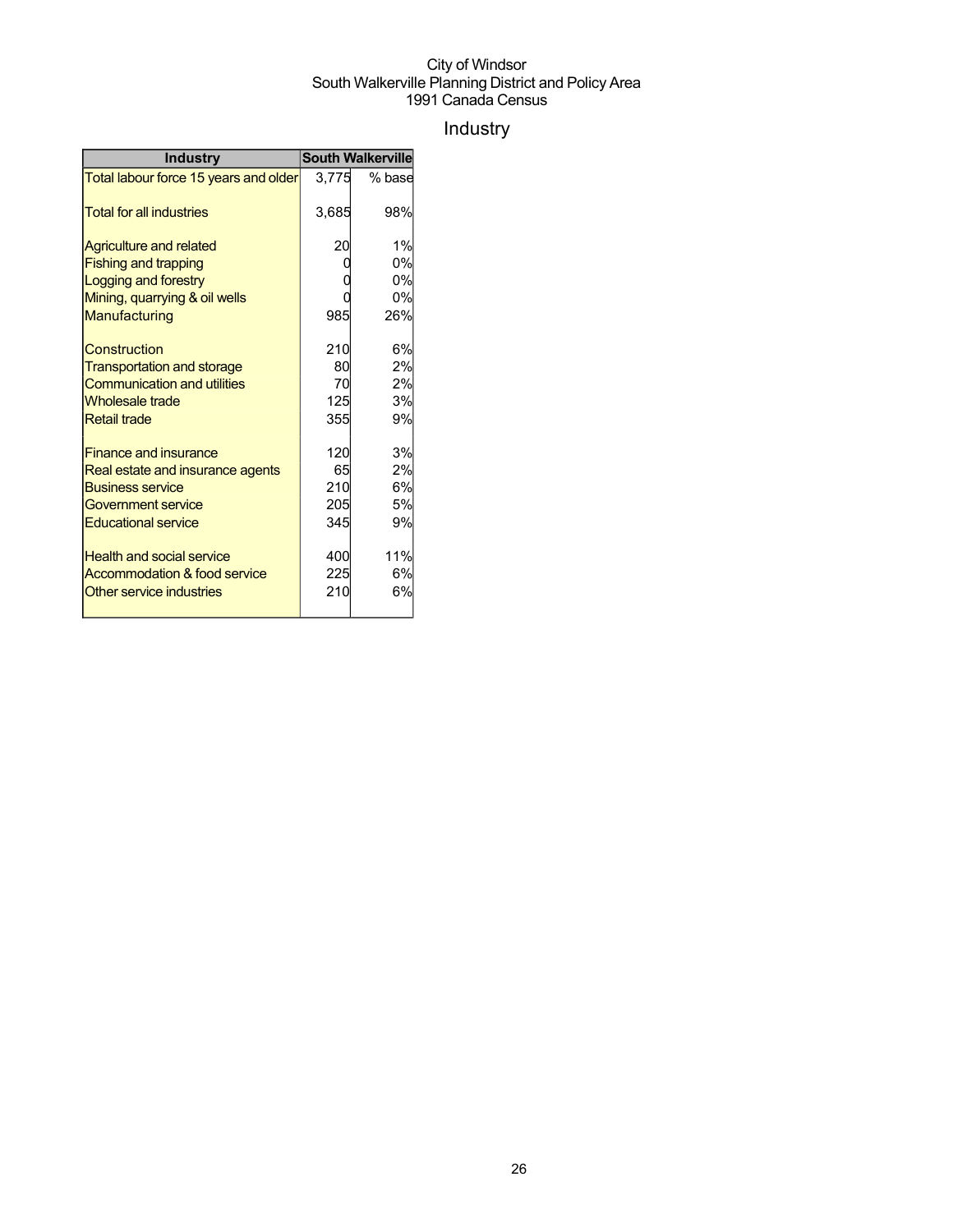## **Occupation**

| <b>Occupation</b>                             | <b>South Walkerville</b> |           |
|-----------------------------------------------|--------------------------|-----------|
| <b>Total for all occupations</b>              | 3,690                    | % base    |
|                                               |                          |           |
| <b>Managerial and administrative</b>          | 365                      | 10%       |
| Natural sciences, engineering and mathematics | 135                      | 4%        |
| Social sciences & related                     | 150                      | 4%        |
| Religion                                      |                          | 0%        |
| <b>Teaching and related</b>                   | 235                      | 6%        |
| <b>Medicine and health</b>                    | 260                      | 7%        |
| Art, literary, recreational                   | 60                       | 2%        |
| <b>Clerical and related</b>                   | 595                      | 16%       |
| <b>Sales</b>                                  | 270                      | 7%        |
| <b>Service</b>                                | 500                      | 14%       |
| Farming, horticultural and animal husbandry   | 30                       | 1%        |
| Fishing, trapping and related                 |                          | 0%        |
| <b>Forestry and logging</b>                   |                          | 0%        |
| Mining, quarrying, oil & gas                  |                          | 0%        |
| Processing                                    | 130                      | 4%        |
| <b>Machining and related</b>                  | 170                      | <b>5%</b> |
| Product fabricating, assembly and repairing   | 415                      | 11%       |
| <b>Construction trades</b>                    | 185                      | <b>5%</b> |
| <b>Transport equipment operating</b>          | 45                       | 1%        |
| Material handling & related                   | 60                       | 2%        |
| Other crafts, equipment operating             | 10                       | 0%        |
| Occupations not elsewhere classified          | 80                       | 2%        |
|                                               |                          |           |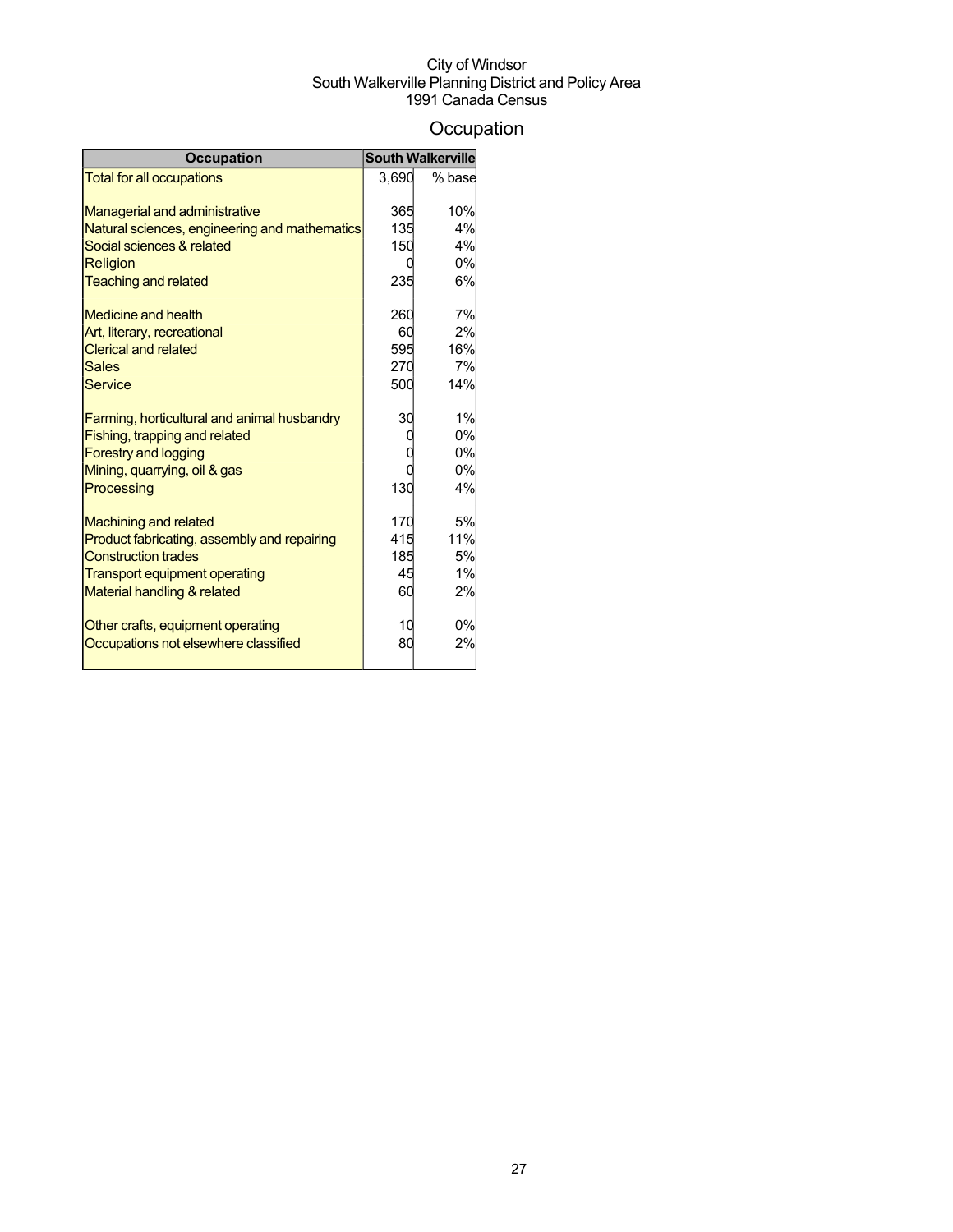## Occupation-Males

| <b>Occupation - Males</b>                     |                 | <b>South Walkerville</b> |
|-----------------------------------------------|-----------------|--------------------------|
| Males, all occupations                        | 2,070           | % base                   |
|                                               |                 |                          |
| Managerial, administrative                    | 195             | 9%                       |
| Natural sciences, engineering and mathematics | 115             | 6%                       |
| Social sciences & related                     | 65              | 3%                       |
| Religion                                      |                 | 0%                       |
| <b>Teaching and related</b>                   | 140             | 7%                       |
|                                               |                 |                          |
| <b>Medicine and health</b>                    | 50              | 2%                       |
| Art, literary, recreational                   | 30              | 1%                       |
| <b>Clerical and related</b>                   | 115             | 6%                       |
| <b>Sales</b>                                  | 150             | 7%                       |
| <b>Service</b>                                | 255             | 12%                      |
| Farming, horticultural and animal husbandry   | 20              | 1%                       |
| Fishing, trapping and related                 |                 | 0%                       |
| <b>Forestry and logging</b>                   |                 | 0%                       |
| Mining, quarrying, oil & gas                  |                 | 0%                       |
| Processing                                    | 10 <sub>C</sub> | 5%                       |
|                                               |                 |                          |
| <b>Machining and related</b>                  | 160             | 8%                       |
| Product fabricating, assembly and repairing   | 335             | 16%                      |
| <b>Construction trades</b>                    | 185             | 9%                       |
| Transport equipment operating                 | 45              | 2%                       |
| Material handling & related                   | 50              | 2%                       |
| Other crafts, equipment operating             | 10              | 0%                       |
| Occupations not elsewhere classified          | 80              | 4%                       |
|                                               |                 |                          |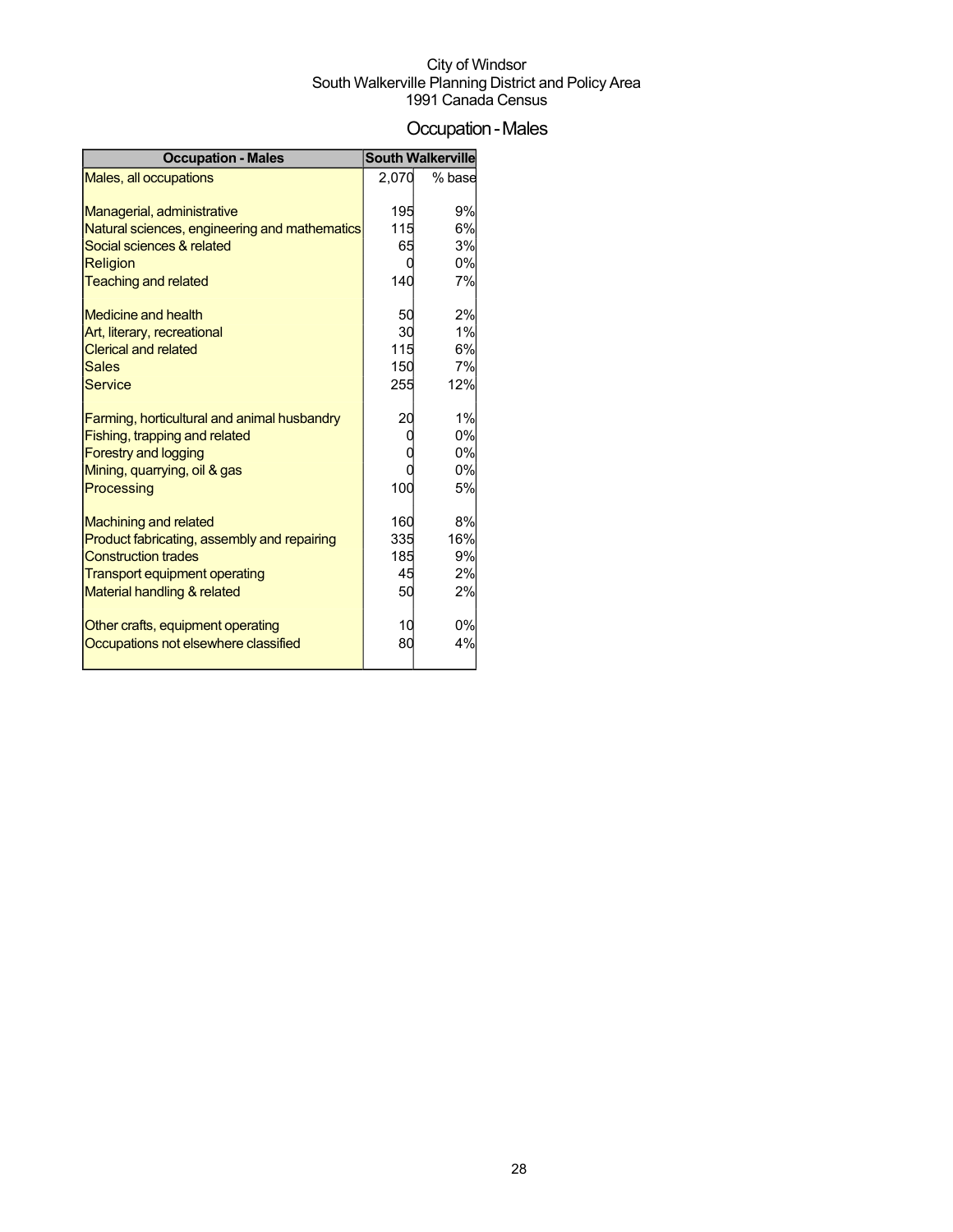## Occupation-Females

| <b>Occupation - Females</b>                                |                | <b>South Walkerville</b> |
|------------------------------------------------------------|----------------|--------------------------|
| Females, all occupations                                   | 1.620          | % base                   |
|                                                            |                |                          |
| Managerial, administrative                                 | 170            | 10%                      |
| Natural sciences, engineering and mathematics              | 20             | 1%                       |
| Social sciences & related                                  | 85             | <b>5%</b>                |
| Religion                                                   |                | 0%                       |
| <b>Teaching and related</b>                                | 95             | 6%                       |
|                                                            |                |                          |
| <b>Medicine and health</b>                                 | 210<br>30      | 13%<br>2%                |
| Art, literary, recreational<br><b>Clerical and related</b> | 480            | 30%                      |
| <b>Sales</b>                                               | 120            | 7%                       |
| <b>Service</b>                                             | 245            | 15%                      |
|                                                            |                |                          |
| Farming, horticultural and animal husbandry                | 1 <sup>C</sup> | 1%                       |
| Fishing, trapping and related                              |                | 0%                       |
| <b>Forestry and logging</b>                                |                | 0%                       |
| Mining, quarrying, oil & gas                               |                | 0%                       |
| Processing                                                 | 3 <sup>c</sup> | 2%                       |
|                                                            |                |                          |
| <b>Machining and related</b>                               | 10             | 1%                       |
| Product fabricating, assembly and repairing                | 80             | <b>5%</b>                |
| <b>Construction trades</b>                                 |                | 0%                       |
| <b>Transport equipment operating</b>                       |                | 0%                       |
| Material handling & related                                | 10             | 1%                       |
|                                                            |                |                          |
| Other crafts, equipment operating                          |                | 0%                       |
| Occupations not elsewhere classified                       |                | 0%                       |
|                                                            |                |                          |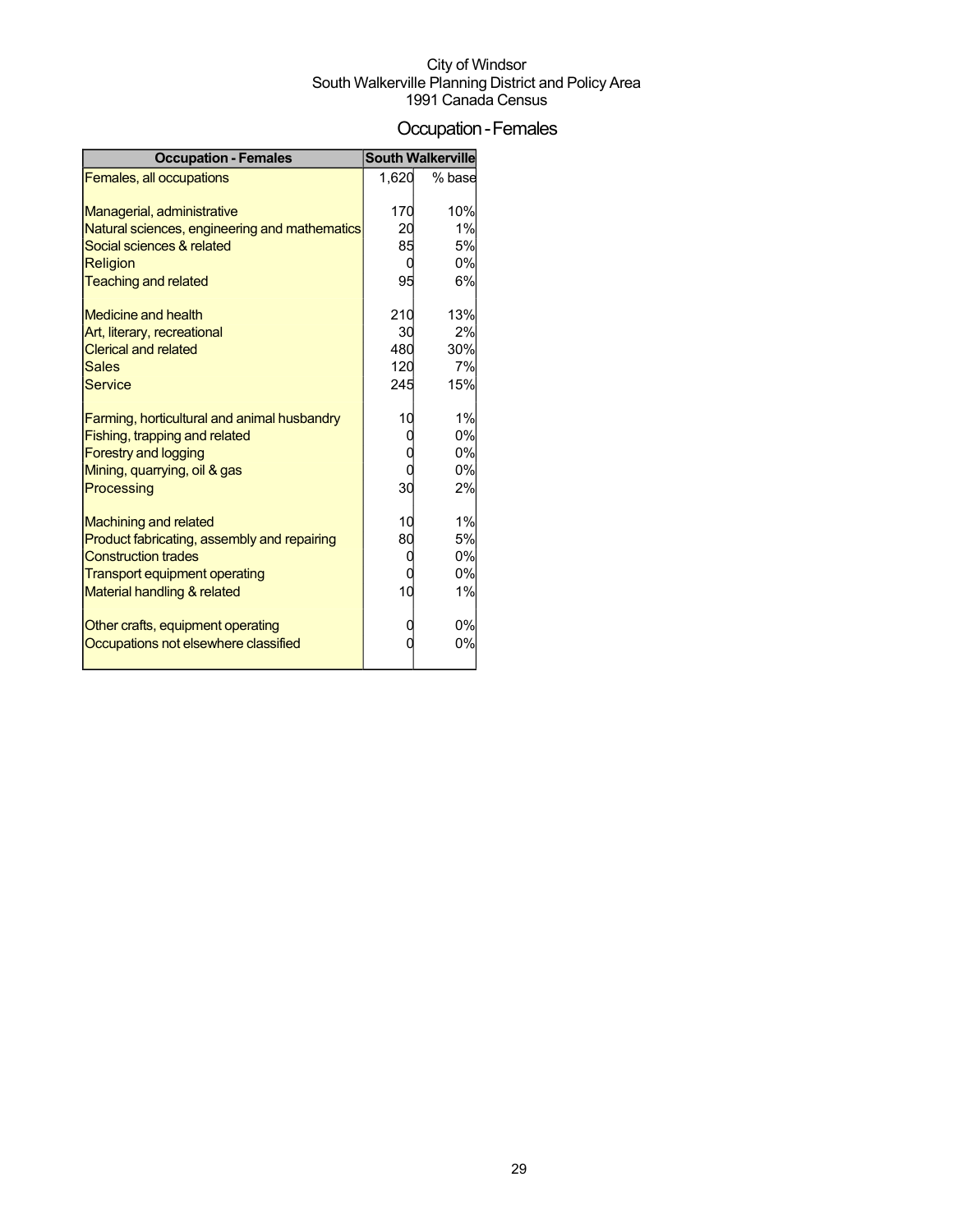### ClassofWorker

| <b>Class of Worker</b>               |       | <b>South Walkerville</b> |
|--------------------------------------|-------|--------------------------|
| <b>Total - All classes of worker</b> | 3,695 | % base                   |
| <b>Paid workers</b>                  | 3,515 | 95%                      |
| <b>Employees</b>                     | 3,435 | 93%                      |
| Self-employed (incorporated)         | 90    | 2%                       |
| Self-employed (unincorporated)       | 165   | 4%                       |
| Unpaid family workers                |       | 0%                       |
| Males - All classes of worker        | 2,065 | % base                   |
| <b>Paid workers</b>                  | 1,930 | 93%                      |
| <b>Employees</b>                     | 1,865 | 90%                      |
| Self-employed (incorporated)         | 60    | 3%                       |
| Self-employed (unincorporated)       | 130   | 6%                       |
| <b>Unpaid family workers</b>         |       | 0%                       |
| <b>Females - All classes</b>         | 1,630 | % base                   |
| <b>Paid workers</b>                  | 1,585 | 97%                      |
| <b>Employees</b>                     | 1,570 | 96%                      |
| Self-employed (incorporated)         | 30    | 2%                       |
| Self-employed (unincorporated)       | 35    | 2%                       |
| <b>Unpaid family workers</b>         |       | 0%                       |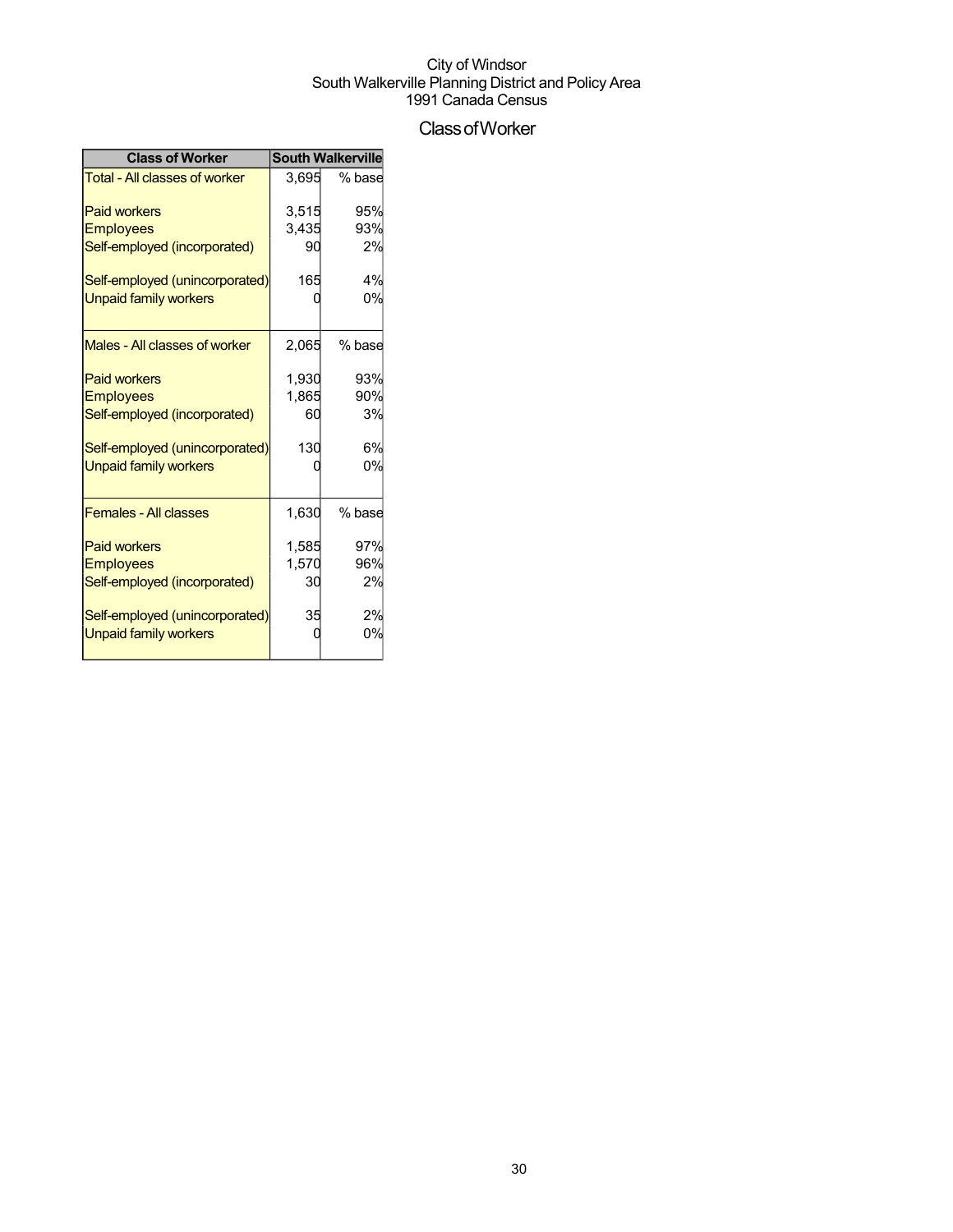## Place of Work

| <b>Place of Work</b>                                                | <b>South Walkerville</b> |                |  |
|---------------------------------------------------------------------|--------------------------|----------------|--|
| <b>Total in labour force</b>                                        | 3.375                    | % base         |  |
| Usual place of work:                                                | 3,115                    | 92%            |  |
| In Census Sub-division of residence                                 | 2,690                    | 80%            |  |
| In different Census Sub-division<br>In Census Division of residence | 380<br>305               | 11%<br>9%      |  |
| At home<br><b>Outside Canada</b><br>No usual place of work          | 120<br>105<br>20         | 4%<br>3%<br>1% |  |
| <b>Males in labour force</b>                                        | 1,850                    | % base         |  |
| Usual place of work:                                                | 1,690                    | 91%            |  |
| In Census Sub-division of residence                                 | 1.405                    | 76%            |  |
| In different Census Sub-division<br>In Census Division of residence | 280<br>210               | 15%<br>11%     |  |
| At home<br><b>Outside Canada</b><br>No usual place of work          | 60<br>65<br>10           | 3%<br>4%<br>1% |  |
| <b>Females in labour force</b>                                      | 1,525                    | % base         |  |
| Usual place of work:                                                | 1,425                    | 93%            |  |
| In Census Sub-division of residence                                 | 1,285                    | 84%            |  |
| In different Census Sub-division<br>In Census Division of residence | 100<br>95                | 7%<br>6%       |  |
| At home<br><b>Outside Canada</b><br>No usual place of work          | 60<br>40<br>10           | 4%<br>3%<br>1% |  |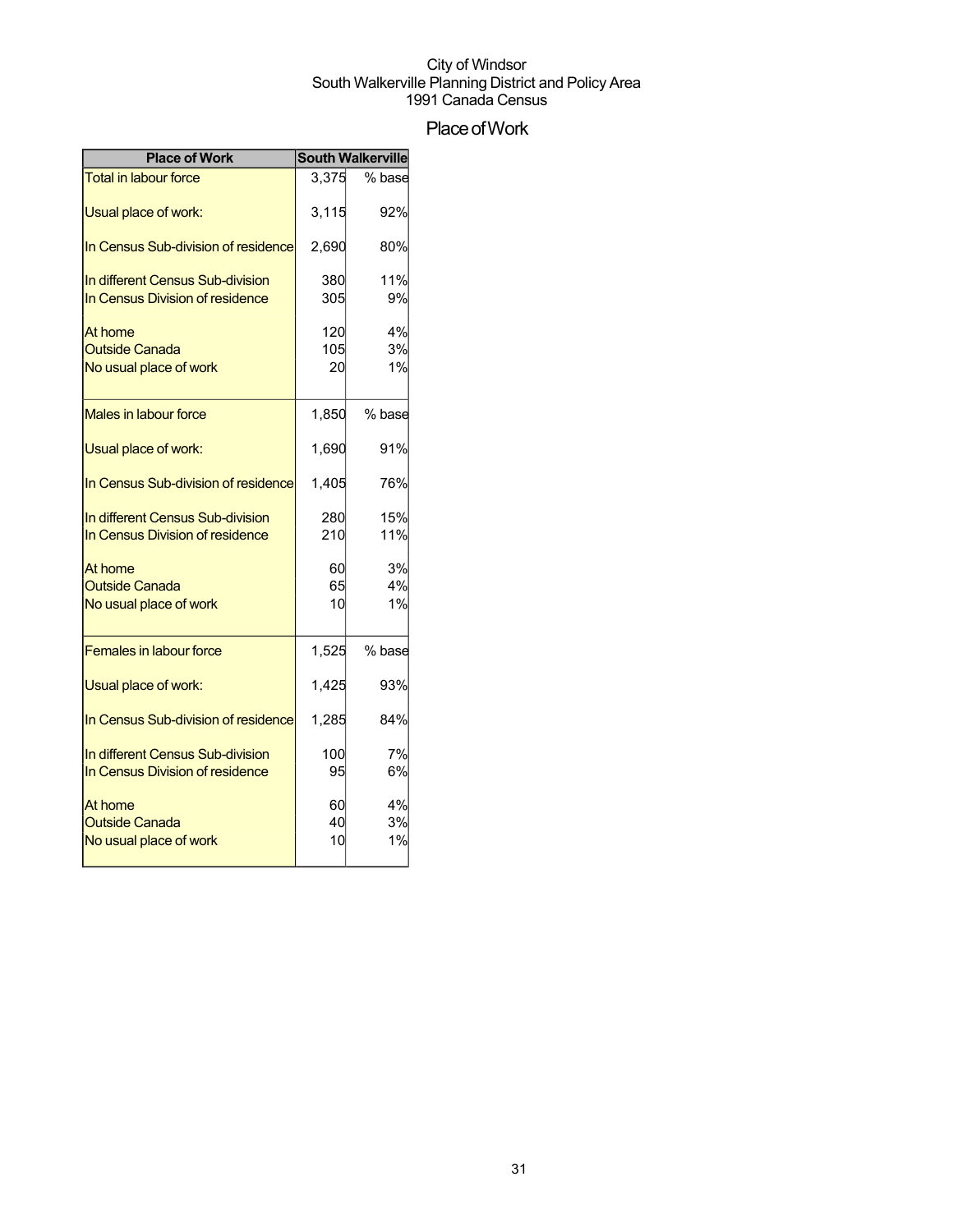## Families in Labour Force

| <b>Families in Labour Force</b>          | <b>South Walkerville</b> |        |  |
|------------------------------------------|--------------------------|--------|--|
| Census families in private<br>households | 2,115                    | % base |  |
| Married & common-law families            | 1,855                    | 88%    |  |
| No member in labour force                | 370                      | 17%    |  |
| Some members in labour force             | 1,495                    | 71%    |  |
| One member only                          | 350                      | 17%    |  |
| Two or more members                      | 1,145                    | 54%    |  |
| Couples in labour force                  | 1,015                    | 48%    |  |
| Lone-parent families                     | 255                      | 12%    |  |
| No member in labour force                | 65                       | 3%     |  |
| Some members in labour force             | 195                      | 9%     |  |
| <b>Parent in labour force</b>            | 150                      | 7%     |  |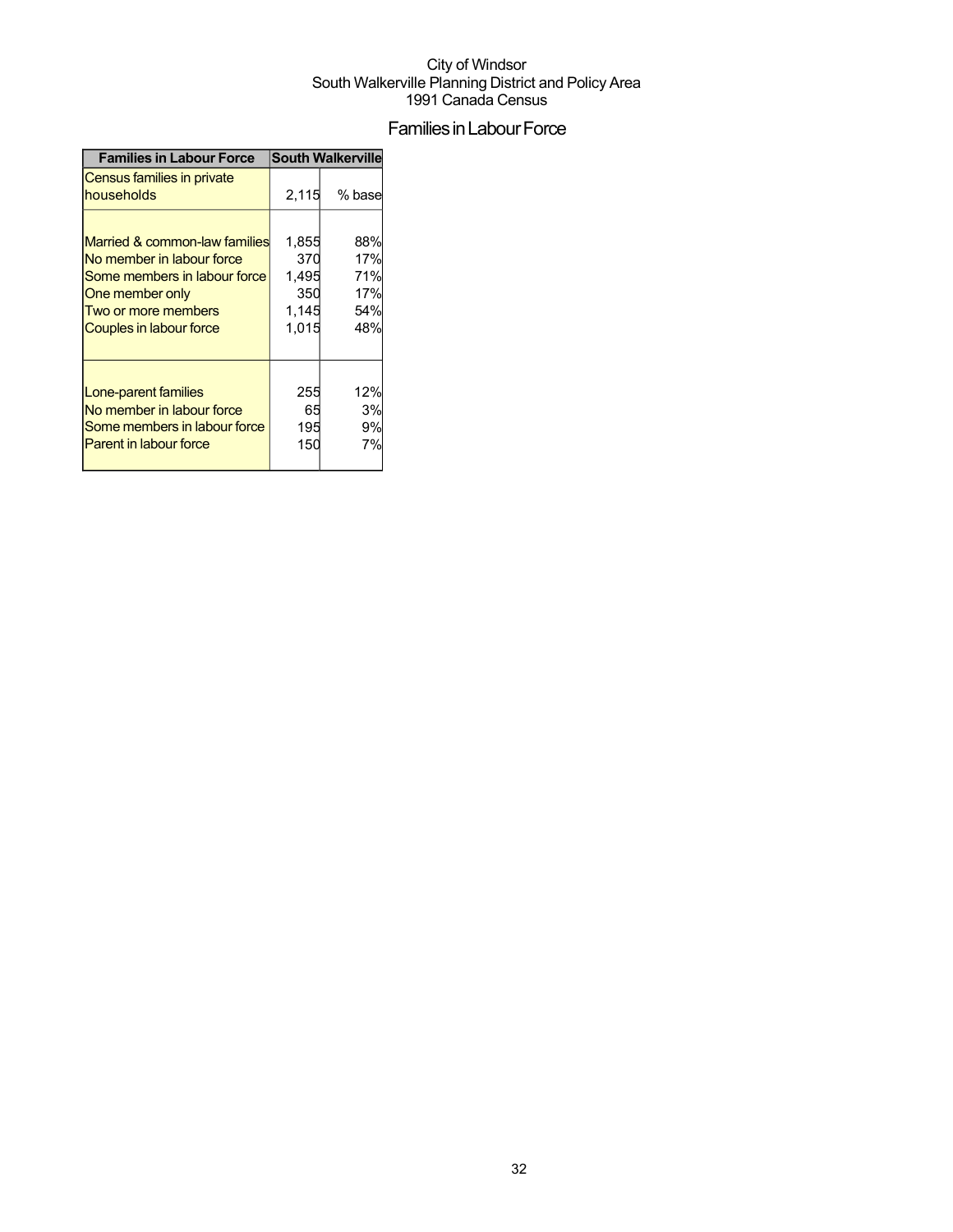## Income - full and part-time employment

| Income - full and part-time employment South Walkerville |              |
|----------------------------------------------------------|--------------|
| <b>Males and females</b>                                 |              |
| Worked full year, full time                              | 1,435        |
| Average employment income                                | \$43,440     |
| Aggregate income (000)                                   | \$62,337     |
| Worked part year or part time                            | 1,410        |
| Average employment income                                | \$15,606     |
| Aggregate income (000)                                   | \$22,005     |
| <b>Males</b>                                             |              |
| Worked full year, full time                              | 1,155        |
| Average employment income                                | \$46,716     |
| Aggregate income (000)                                   | \$53,957     |
| Worked part year or part time                            | 610          |
| Average employment income                                | \$18,528     |
| Aggregate income (000)                                   | \$11,302     |
|                                                          |              |
| <b>Females</b>                                           |              |
| Worked full year, full time                              | 280          |
| Average employment income                                | \$29,929     |
| Aggregate income (000)                                   | \$8,380      |
| Worked part year or part time                            | 800          |
| Average employment income                                | \$13,379     |
| Aggregate income (000)                                   | \$10,703,000 |
|                                                          |              |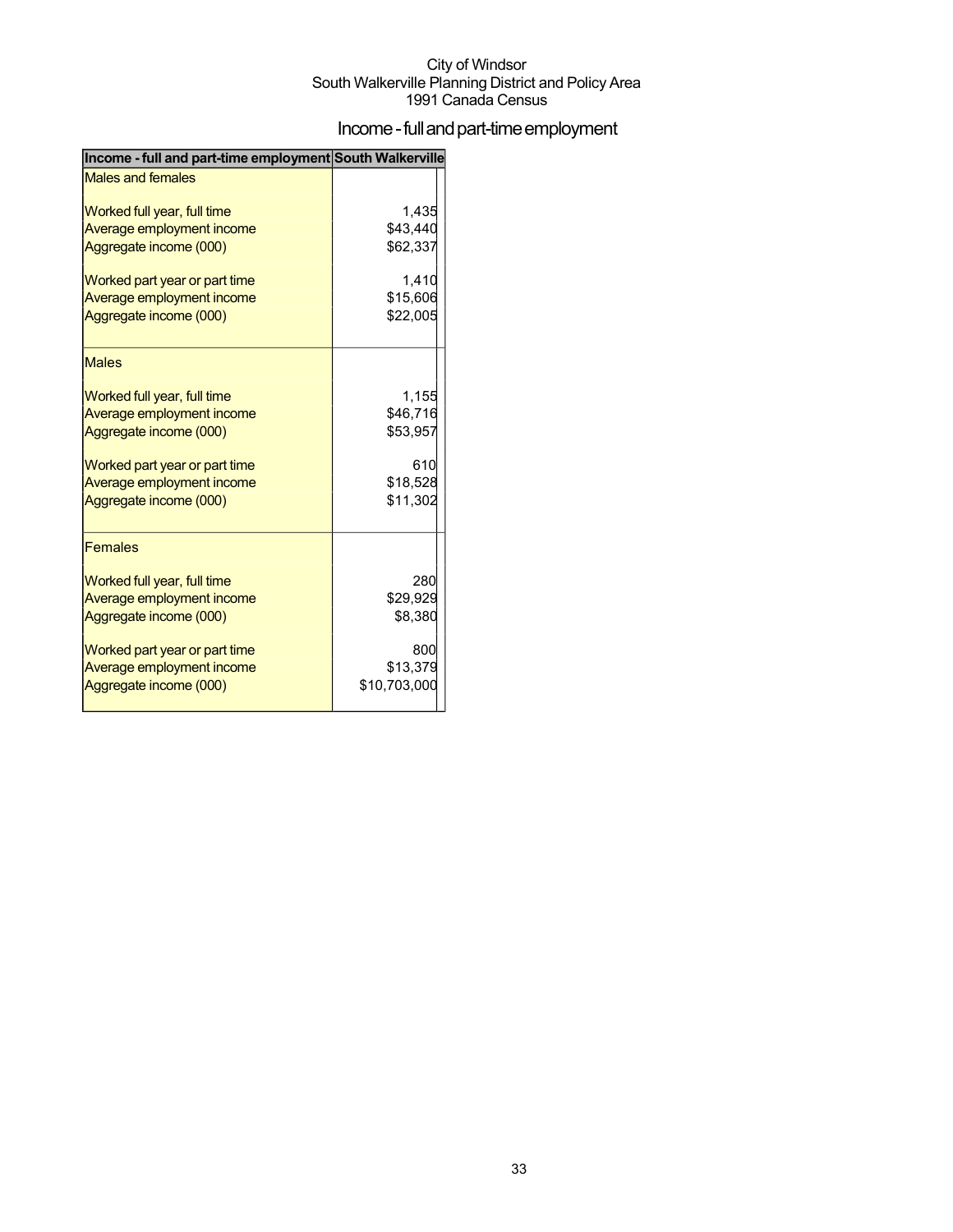## Income - Individual Source of Income

| Income - Individual<br><b>Source of Income</b> | <b>South Walkerville</b> |              |
|------------------------------------------------|--------------------------|--------------|
| Total 15 years and over with income            |                          | 5,520 % base |
| <b>Under \$7,500</b>                           |                          | 1,010 18.30% |
| \$7,500 - \$14,999                             |                          | 1,195 21.60% |
| \$15,000 - \$29,999                            |                          | 1,330 24.10% |
|                                                |                          | 1,965 35.60% |
| \$30,000 and over                              |                          |              |
| Average income                                 | \$26,835                 |              |
| Aggregate income (000)                         | \$148,129                |              |
| <b>Median income</b>                           | \$22,923                 |              |
|                                                |                          |              |
| Males 15 years and over with income            |                          | 2,775 % base |
| <b>Under \$7,500</b>                           |                          | 375 13.50%   |
| \$7,500 - \$14,999                             |                          | 350 12.60%   |
| \$15,000 - \$29,999                            |                          | 665 24.00%   |
| \$30,000 and over                              |                          | 1,375 49.50% |
|                                                |                          |              |
| Average income                                 | \$34,780                 |              |
| Aggregate income (000)                         | \$96,514                 |              |
| <b>Median income</b>                           | \$31,168                 |              |
| Females 15 years and over with income          |                          | 2,745 % base |
| <b>Under \$7,500</b>                           |                          | 635 23.10%   |
| \$7,500 - \$14,999                             |                          | 845 30.80%   |
| \$15,000 - \$29,999                            |                          | 665 24.20%   |
| \$30,000 and over                              |                          | 590 21.50%   |
| Average income                                 | \$18,803                 |              |
| Aggregate income (000)                         | \$51,615                 |              |
| <b>Median income</b>                           | \$14,588                 |              |
|                                                |                          |              |
| Source of total income:                        |                          |              |
| <b>Employment income</b>                       | 72%                      |              |
| Government transfer payments                   | 13%                      |              |
| <b>Other income</b>                            | 16%                      |              |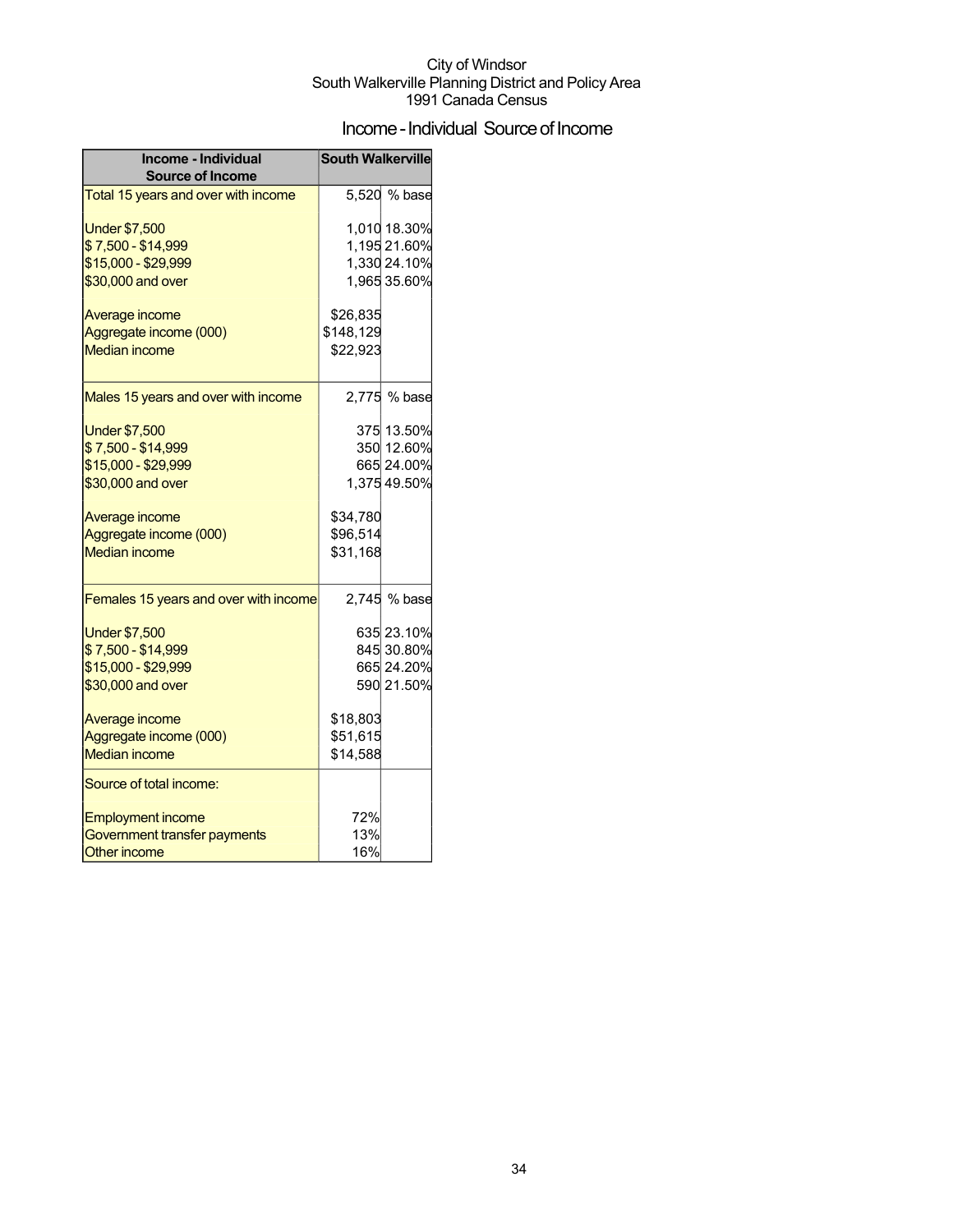## Income - Family and Household

| Income - Family and Household South Walkerville                                                                                                                                                                                                                                       |                                                                 |                          |
|---------------------------------------------------------------------------------------------------------------------------------------------------------------------------------------------------------------------------------------------------------------------------------------|-----------------------------------------------------------------|--------------------------|
| <b>Total census families</b>                                                                                                                                                                                                                                                          |                                                                 | 2,110 % base             |
| <b>Family Income:</b>                                                                                                                                                                                                                                                                 |                                                                 |                          |
| <b>Under \$20,000</b><br>\$20,000 - \$34,999<br>\$35,000 - \$49,999<br>\$50,000 and over                                                                                                                                                                                              | 160<br>390<br>460<br>1,085                                      | 8%<br>18%<br>22%<br>51%  |
| Average income<br>Aggregate income (000)<br><b>Median income</b>                                                                                                                                                                                                                      | \$58,719<br>\$123,604<br>\$50,843                               |                          |
| <b>Total households</b>                                                                                                                                                                                                                                                               |                                                                 | 2,855 % base             |
| Household Income:<br><b>Under \$20,000</b><br>\$20,000 - \$34,999<br>\$35,000 - \$49,999<br>\$50,000 and over<br>Average income<br>Aggregate income (000)<br><b>Median income</b>                                                                                                     | 520<br>565<br>560<br>1,250<br>\$51,345<br>\$147,359<br>\$45,736 | 18%<br>20%<br>20%<br>44% |
| Incidence of low income:<br><b>Total economic families</b><br><b>Families with low income</b><br>Incidence of low income<br>Total unattached individuals<br>Individuals with low income<br>Incidence of low income<br>Persons in private households<br>Persons in low income families | 2,165<br>125<br>6%<br>700<br>265<br>38%<br>7,310<br>695         |                          |
| Incidence of low income                                                                                                                                                                                                                                                               | 10%                                                             |                          |